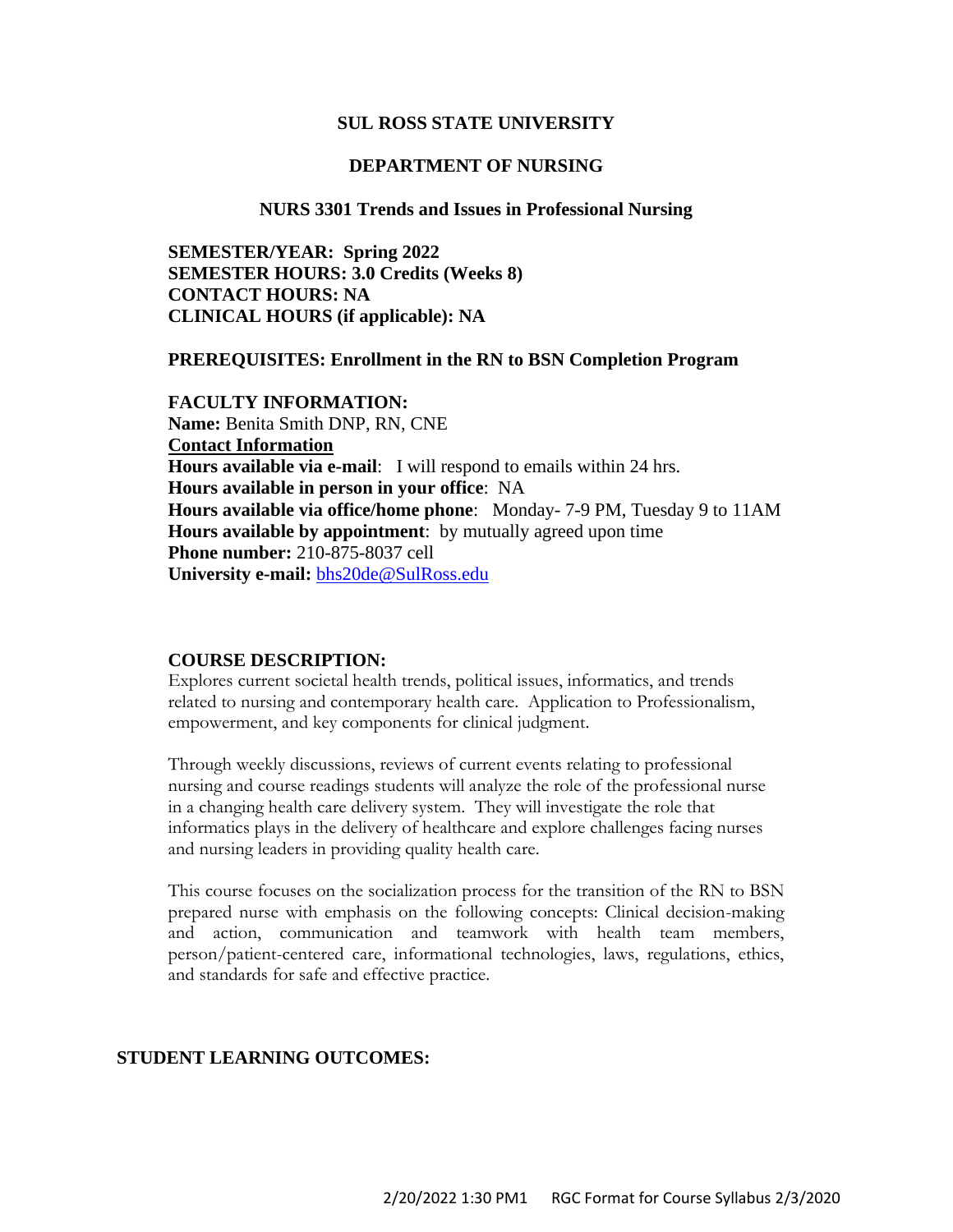*Each student enrolled in this course will be expected to meet course objectives that are presented within the applicable framework of the Texas Board of Nursing (TBON) Disseminated Essential Competencies of Graduates from Texas Nursing Programs (DEC's), the American Association of Colleges of Nursing (AACN) Essentials of Baccalaureate Education for Professional Nursing Practice (BSM Essentials), and the QSEN Knowledge, Skills and Attitudes (KSA's) in this course.*

The student will be able to:

- 1. Describe the evolution of nursing and nursing education in the context of the healthcare system of the 21<sup>st</sup> Century.
- 2. Examine nursing practice laws, regulations, standards, values, ethics, and research as the foundation of nursing practice and person/patient advocacy.
- 3. Distinguish aspects of the BSN prepared nurse's role from that of the ADN prepared nurse.
- 4. Identify the responsibilities of the BSN prepared nurse to utilize clinical judgment and communication for persons, patients, families, and populations based upon evidence-based policy and practice.
- 5. Compare and contrast the nurse's role collaborates with those of other professional team members to achieve safe and effective health care.
- 6. Describe the nurse's independent accountability to the client and in relation to the person's/patient's right to participate in care planning and to consent.
- 7. Describe rationale and recommendations for creating a Culture of Safety to promote client and nurse safety in the clinical workplace environment.
- 8. Analyze patient care technology and information systems that support safe nursing practice and reduce person and population risks.

# **REQUIRED TEXTS:**

## **Text Books:**

- 1. Burkhardt, M. A. & Nathaniel, A. K. (2021). *Ethics and issues in contemporary nursing.* (1 st Edition).Elsevier. 9780323697354
- 2. American Psychological Association. (2020). Publication Manual of the American Psychological Association. (7th Edition). (Secure references from Library)
- 3. IOM (ed.). (2004). *Keeping patients safe: Transforming the work environment of nurses*. Washington D.C. The National Academies Press. (full .pdf)\*
- 4. IOM (ed.). (2001). *Crossing the quality chasm*. Washington D.C. The National Academies Press. (full .pdf)\*
- 5. IOM (ed.). (2011). *The future of nursing: Leading change, advancing health*. Washington D.C. The National Academies Press (full .pdf)\*
- 6. IOM (2009). *Computational technology for effective health care: Immediate steps and strategic directions*. National Research Counsel. Washington D.C. The National Academies Press (full .pdf) \*
- 7. IOM. (2004). *In the nation's compelling interest: Ensuring diversity in the healthcare workforce*. Washington D.C. The National Academies Press (full .pdf)\*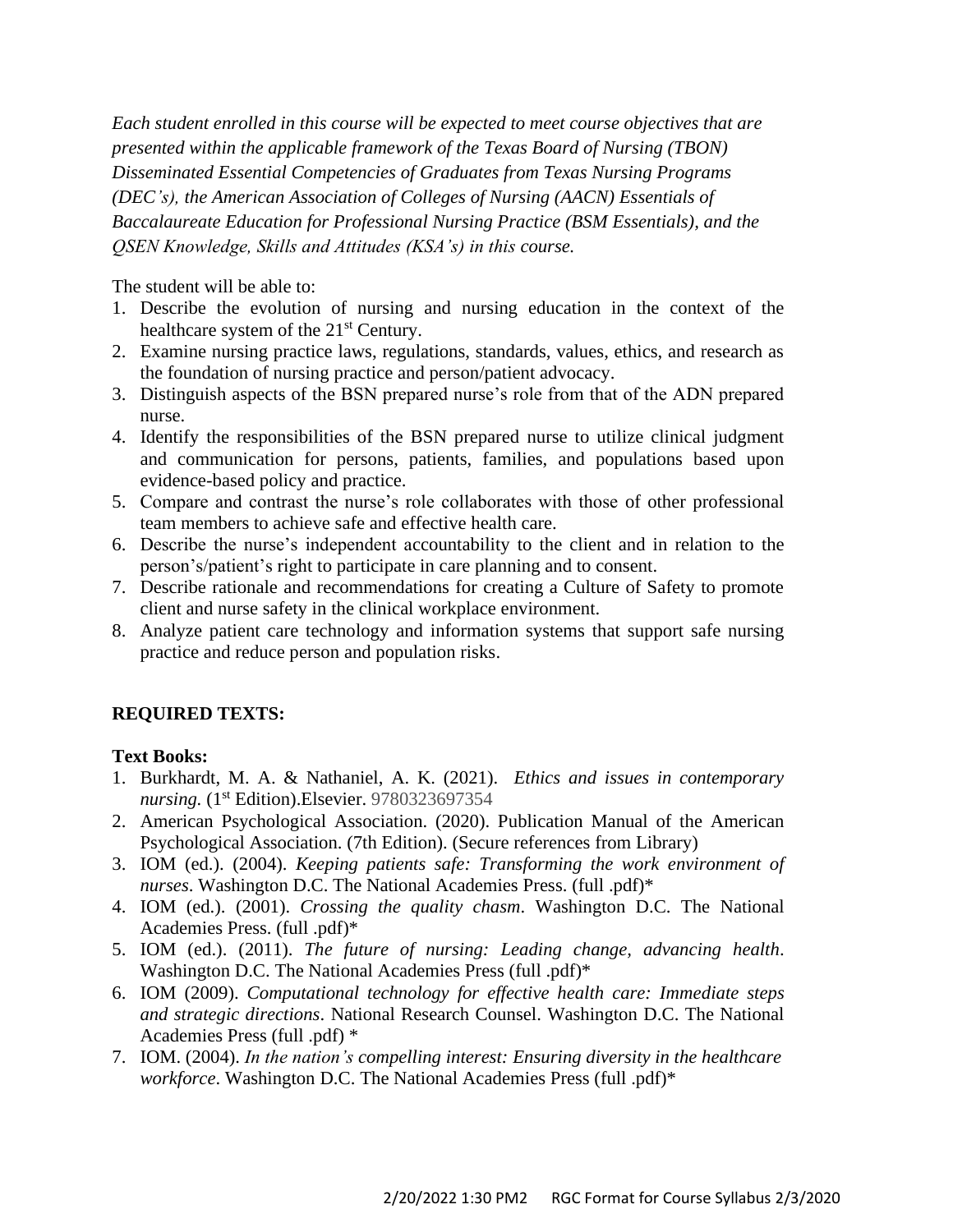8. IOM. (2004). *Health literacy*. Washington D.C. The National Academies Press (full  $.pdf$ .pdf) $*$ 

\*These IOM reports in .pdf are available free on the web at [www.nap.edu.](http://www.nap.edu/)

**Articles:** (as needed) See Schedule and Assignments **Web Resources:** (as needed) See Schedule and Assignments

# **COURSE LEARNING ACTIVITIES, ASSIGNMENTS, GRADING, AND EXPECTATIONS**

# **LEARNING ACTIVITIES**:

## **Class Participation**

Students will engage in online collaborative activities. Student dialogue will focus on developing professional perspectives. identifying the trends and issues in professional nursing and analyzing factors that affect professional nursing. Students are expected to contribute to the dialogue using critical thinking, clinical reasoning, and ethical comportment.

#### **Discussion Forums**

Students will participate in weekly discussion forums providing at least three (3) substantive posts each week.

## **Study Guides**

Students will complete a study guide each week during weeks 2-6.

#### **Professional Paper** –

This paper is to provide students with the opportunity to explore a topic related to trends and issues in nursing, use references, and demonstrate the mechanics of professional writing and use of APA format.

## **ASSESSMENT OF STUDENT LEARNING**

- 1. Evaluation of student performance is based on evidence of achievement of course objectives. Students are graded on their attendance and participation in the class, knowledge and comprehension of reading assignments, and completion of course assignments. Criteria for each course activity and assignment including grading rubrics are delineated either in the syllabus or in the modules.
- 2. Summary of Measures for Evaluations:

| <b>Course Requirements</b>   | Percentage |
|------------------------------|------------|
| <b>Introduction Activity</b> |            |
| <b>Discussion Boards</b>     | 35         |
| <b>Study Guides</b>          | 35         |
| <b>Professional Paper</b>    | 25         |
| <b>Total Points</b>          |            |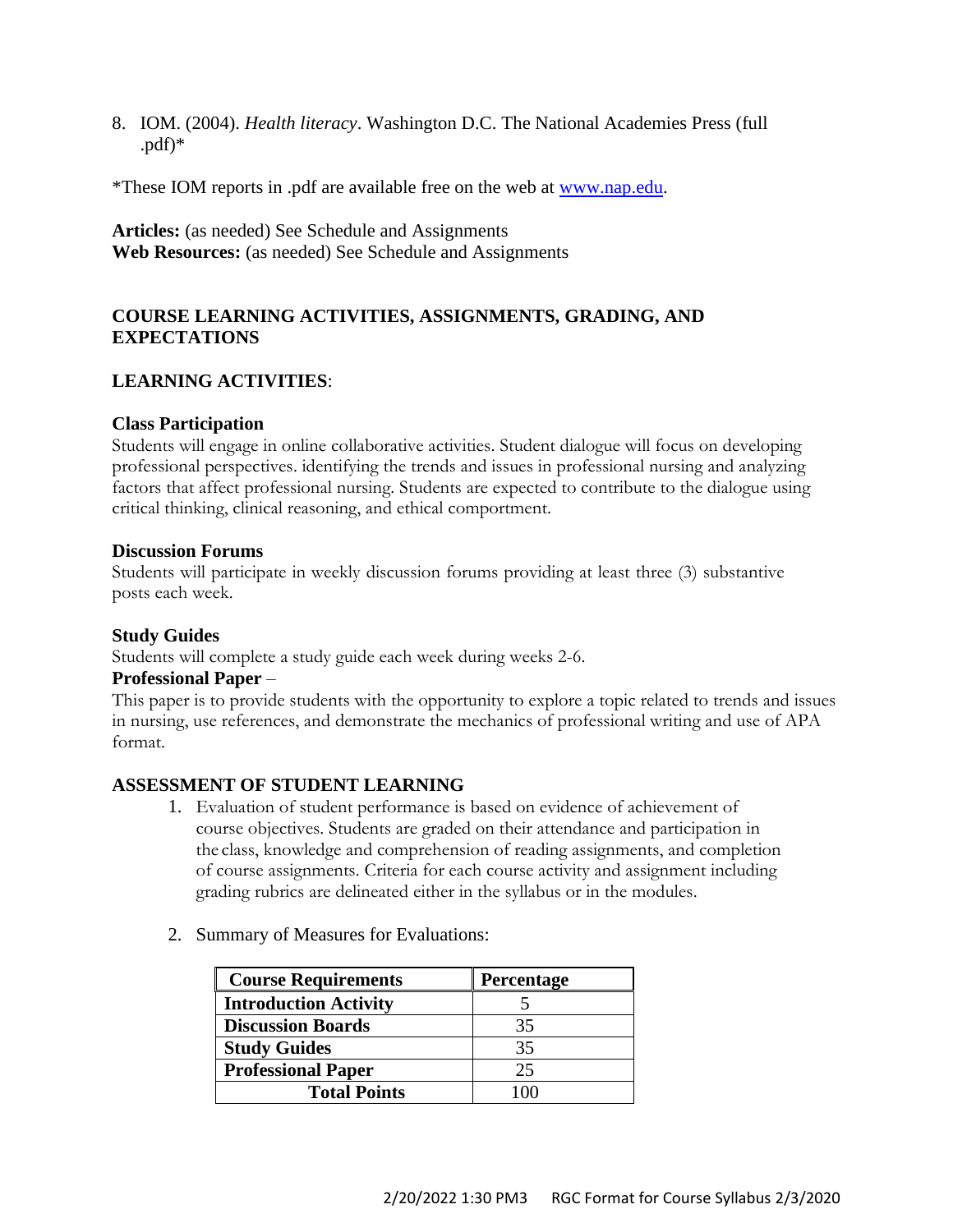3. Calculation of Final Grade: The final grade is derived as a summary of the points delineated on specific rubrics for the assignments and participation. Students must pass course quizzes with an average of 80% or higher in order to pass the course.

> Grading Scale  $A = 90 - 100$  $B = 80 - 89$  $C = 75 - 79$  $D = 70 - 74$  $F = 69$  or below

# POLICIES FOR EXAMS AND ASSIGNMENTS

Online testing/Assessments: When assigned, examinations will be given via the use of Blackboard or faculty-proctored exams in the classroom. Instructions will be provided at the time of the examination.

Missed Examinations and Makeup Examinations: Faculty members must be informed immediately when a student is aware than an examination will be missed. Make-up should occur within a week of the scheduled examination as agreed on between faculty and student. Should scheduling conflicts and/or family emergencies arise, students should contact faculty by phone, email, or text as soon as possible. If students have spoken with faculty and an agreement is reached, late make-up exams can be arranged without penalty.

Late and Make-up Assignments: To achieve the designated points for an assignment, the assignment must be submitted at or before the scheduled date and time. Five points per calendar day will be deducted for late submission of assignments. Should scheduling conflicts and/or family emergencies arise, students should contact faculty by phone, email or text as soon as possible. If students have spoken with faculty and an agreement is reached, late and make-up assignment extensions can be arranged without penalty.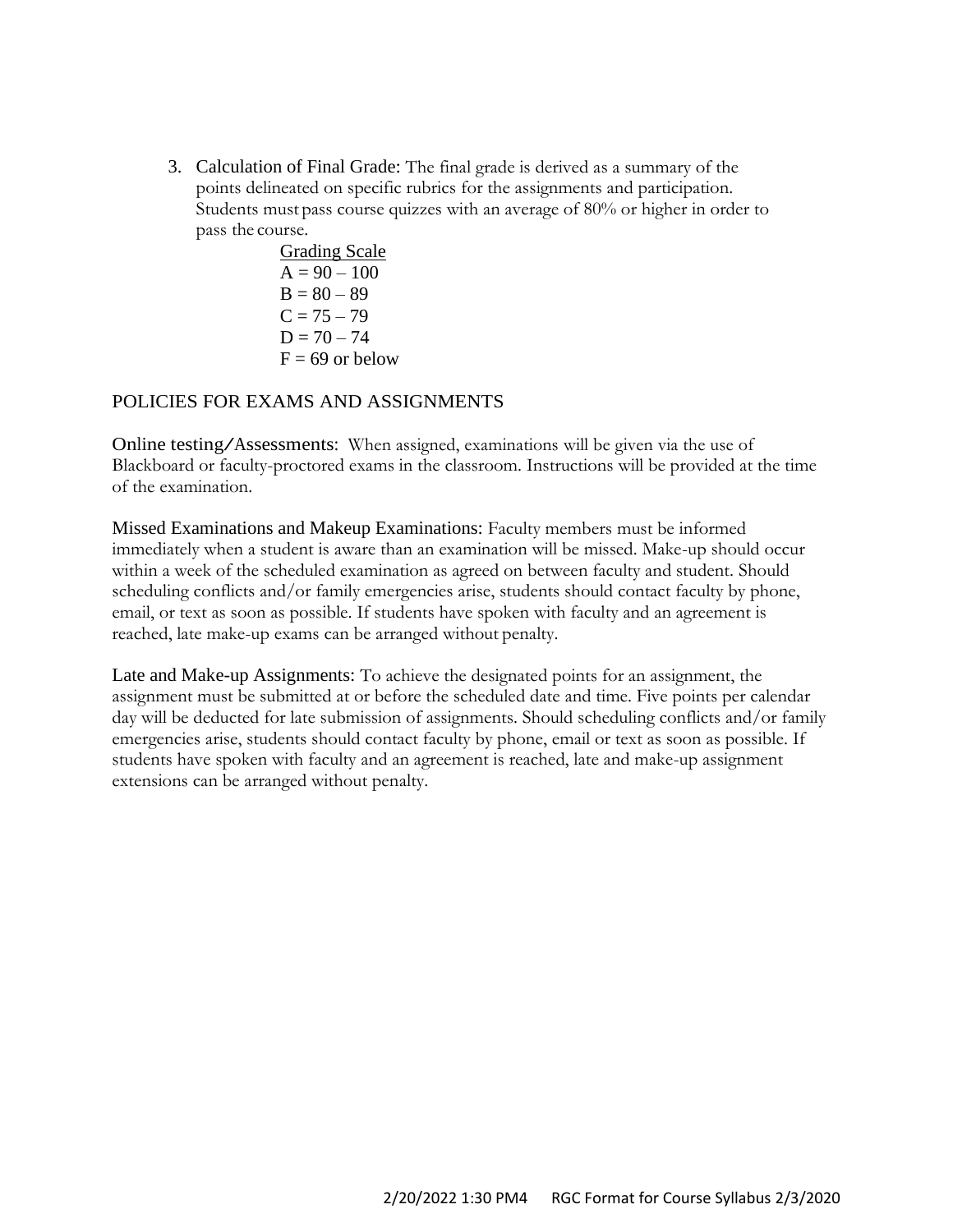NURS 3301 Trends and Issues in Professional Nursing Course Schedule

(This schedule is subject to change by faculty as needed.)

Class Weeks will be from **Sunday 12:00 midnight –Sunday 11:59 PM Central Time**. All assigned work activities for the week must be completed by Sunday midnight unless otherwise indicated by the instructor. Discussion Boards – The initial entry for the week's discussion board must be completed by Wednesday at 12 Noon. Two substantive responses to classmates' initial entry must be completed by Sunday midnight.

| <b>Week</b>                               | <b>Topics &amp; Objectives</b>                                                                                                                                                                                                                                                                                                                                                                                                                                                                                                                                                                                                                                                                              | <b>Required Readings</b><br>& References                                                                                                                                                                                                                                                                                                                                                                                                                                                                                                                                                                                                                                                                   | <b>Learning Activities,</b><br><b>Assignments &amp;</b><br><b>Submission Dates</b>                                                                                                                                                                                                           |
|-------------------------------------------|-------------------------------------------------------------------------------------------------------------------------------------------------------------------------------------------------------------------------------------------------------------------------------------------------------------------------------------------------------------------------------------------------------------------------------------------------------------------------------------------------------------------------------------------------------------------------------------------------------------------------------------------------------------------------------------------------------------|------------------------------------------------------------------------------------------------------------------------------------------------------------------------------------------------------------------------------------------------------------------------------------------------------------------------------------------------------------------------------------------------------------------------------------------------------------------------------------------------------------------------------------------------------------------------------------------------------------------------------------------------------------------------------------------------------------|----------------------------------------------------------------------------------------------------------------------------------------------------------------------------------------------------------------------------------------------------------------------------------------------|
| Week<br>$\mathbf{1}$<br>Mar.<br>$14 - 20$ | Course Overview, Purposes,<br>and Course Expectations<br><b>Evolution of Professional</b><br>Nursing<br>1. Review course<br>assignment<br>Students will<br>a.<br>participate in<br>weekly discussion<br>forums providing<br>at least three (3)<br>substantive posts<br>each week.<br>b. Students will<br>complete a study<br>guide each week<br>during weeks 2-6.<br>This paper is to provide<br>c.<br>students with the<br>opportunity to explore a<br>topic related to trends<br>and issues in nursing, use<br>references, and<br>demonstrate the<br>mechanics of<br>professional writing and<br>use of APA format.<br>2. During the first week of<br>class, each student must<br>submit to the faculty a | Burkhardt, Ch 1 Social,<br>Philosophical, and other<br>Historical Forces Influencing the<br>Development of Nursing<br>IOM<br>(ed.).<br>(2004).<br>Keeping patients<br>safe:<br>Transforming the work<br>environment of nurses.<br>D.C.<br>The<br>Washington<br>National<br>Academies<br>Press. (full .pdf)*<br>(2001).<br>IOM<br>(ed.).<br>Crossing<br>the<br>quality<br>chasm. Washington D.C.<br>The National Academies<br>Press. (full .pdf)*<br>IOM (ed.). (2011). The<br>of<br>future<br>nursing:<br>Leading<br>change,<br>advancing<br>health.<br>Washington<br>D.C.<br>The<br>National<br>Academies<br>Press (full .pdf)*<br>Texas Board of Nursing.<br><b>Differential Essential</b><br>Competency | Activity:<br>Health Care System<br><b>Overview PPT</b><br><b>Critical Components</b><br><b>INTRO</b><br><b>Complexity Science</b><br><b>PPT</b><br>Assignment:<br>1. Complete<br>Biographical<br>Data Form and<br>post to the<br>instructor.<br>2. Complete<br>discussion forum<br>activity. |
|                                           | snap-shot or picture of<br>themselves with a brief                                                                                                                                                                                                                                                                                                                                                                                                                                                                                                                                                                                                                                                          | (DEC)(2010) (Download<br>from: BON.state.tx.us/pd                                                                                                                                                                                                                                                                                                                                                                                                                                                                                                                                                                                                                                                          |                                                                                                                                                                                                                                                                                              |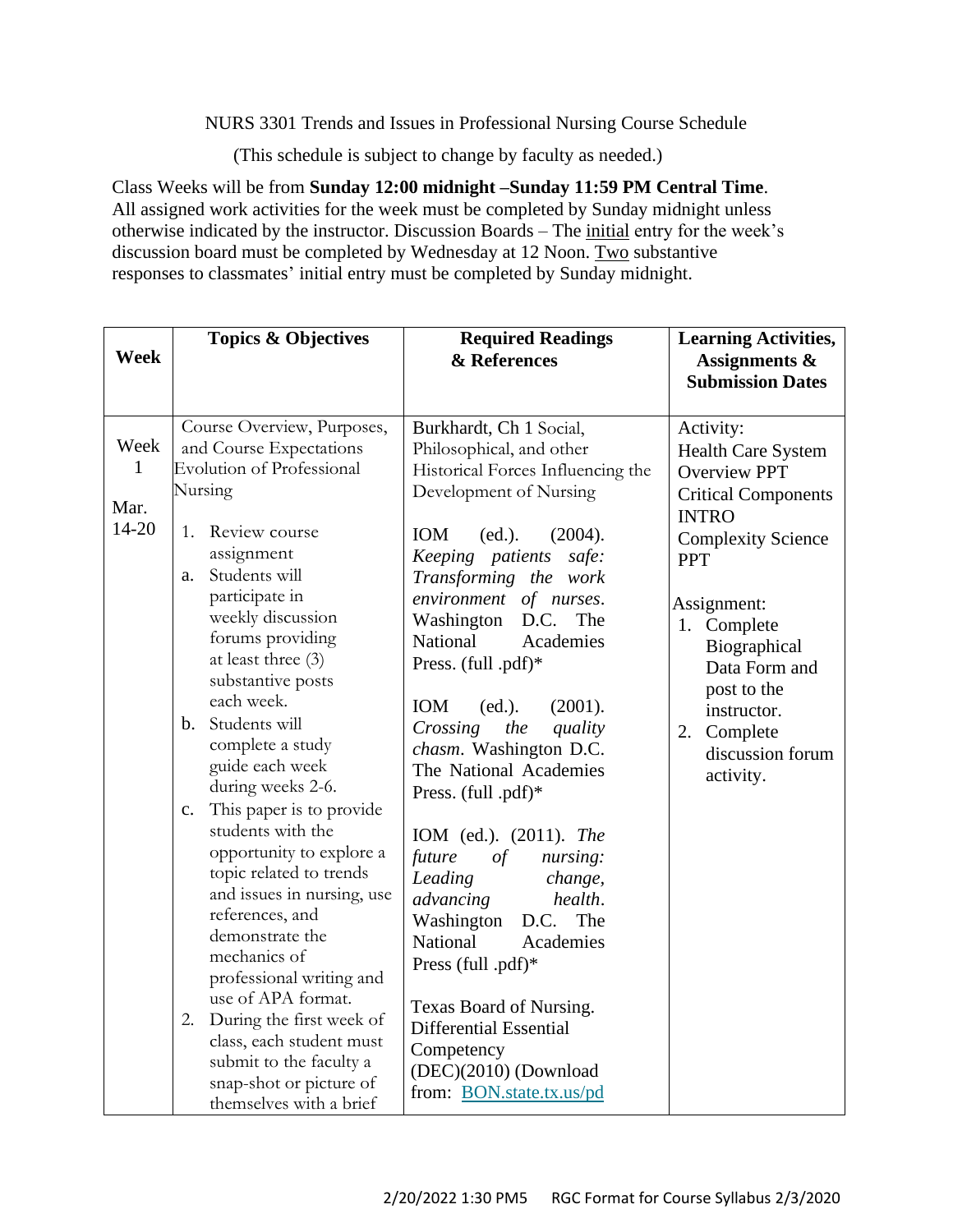|       | personal and professional       | fs/differentiated_essential     |                            |
|-------|---------------------------------|---------------------------------|----------------------------|
|       | biography including             | competencies-2010.pdf           |                            |
|       | educational and clinical        |                                 |                            |
|       | experiences and any             | <b>AACN BSN Essentials</b>      |                            |
|       | personal information that       | download: http://www.aa         |                            |
|       | highlights why they are         |                                 |                            |
|       | choosing to seek a BSN          | cnnursing.org/Portals/42/       |                            |
|       | degree.                         | Publications/BaccEssenti        |                            |
|       | Describe the evolution of<br>3. | als08.pdf                       |                            |
|       |                                 |                                 |                            |
|       | nursing and nursing             |                                 |                            |
|       | education in the context        |                                 |                            |
|       | of the health care system       |                                 |                            |
|       | of the 21st Century.            |                                 |                            |
|       | 4. Explore the potentials       |                                 |                            |
|       | and barriers to                 |                                 |                            |
|       | promoting BSN and               |                                 |                            |
|       | higher education for            |                                 |                            |
|       | nursing.                        |                                 |                            |
|       | Consider rationale for<br>5.    |                                 |                            |
|       | educational levels in           |                                 |                            |
|       | professional nursing that       |                                 |                            |
|       | are comparable to other         |                                 |                            |
|       | health professionals.           |                                 |                            |
|       | Distinguish aspects of<br>6.    |                                 |                            |
|       | the BSN nurses' role            |                                 |                            |
|       | compared with that of           |                                 |                            |
|       | the ADN.                        |                                 |                            |
|       | Apply Board of Nursing<br>7.    |                                 |                            |
|       | DECs and AACN BSN               |                                 |                            |
|       | Essentials to the role and      |                                 |                            |
|       | expectations of the BSN         |                                 |                            |
|       | nurse.                          |                                 |                            |
|       | Topics: Law & Ethics            | Burkhardt, Ch 2 Ethical Theory, | $\Box$ 3 Just              |
| Week  | Objectives:                     | Ch 3 Ethical Principles,        | Culture.doc $\bullet$ (25) |
| 2     | 1. Examine the nursing          | Ch 4 Values Clarification,      | KB)                        |
|       | practice laws, regulations,     | Ch 5 Values Development,        | $\Box$ 5                   |
| Mar.  | standards, values, ethics and   | Ch 6 Ethics and Professional    | Professional_Bound         |
| 21-27 | research as a foundation for    | <b>Nursing</b>                  | aries_2007_Web.pdf         |
|       | nursing practice and            | Ch 7 Ethical Decision Making    |                            |
|       | person/patient advocacy         | Ch 8 Legal Issues               |                            |
|       | 2. Consider potentials for      |                                 |                            |
|       | violation of law, standards     |                                 | 5 Reporting.pptx           |
|       | and ethics and propose          |                                 |                            |
|       | remedies.                       |                                 | <b>Assignment:</b>         |
|       | 3. Identify events that are     |                                 | 1. Complete Study          |
|       | reportable and through          |                                 | Guide                      |
|       | which channels.                 |                                 | 2. Complete                |
|       |                                 |                                 | discussion forum           |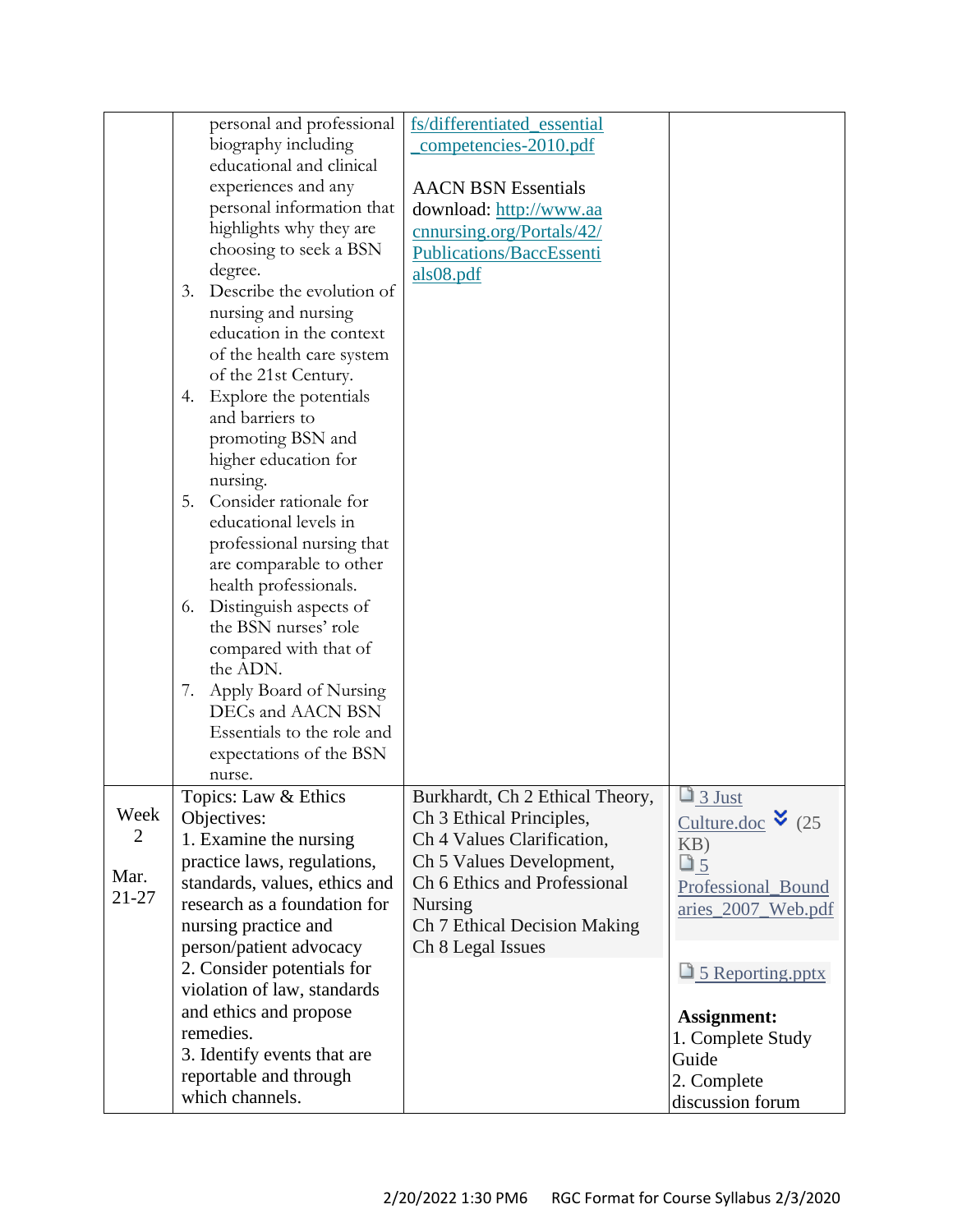|        |    |                                                   |                                                                      | activity.                                   |
|--------|----|---------------------------------------------------|----------------------------------------------------------------------|---------------------------------------------|
|        |    |                                                   |                                                                      |                                             |
|        |    |                                                   |                                                                      |                                             |
|        |    |                                                   |                                                                      |                                             |
| Week   |    | Topic: Patient Safety                             | <b>Reading Assignment:</b><br>Burkhardt:                             | <b>Activity:</b>                            |
| 3      | 1. | Objectives:<br>Apply critical thinking            | Ch. 13 Global Consciousness,                                         |                                             |
|        |    | and reasoning to                                  | Ch. 14 Health Policy Issues,                                         | <b>Discussion Board:</b>                    |
| Mar.   |    | complex clinical                                  | Ch. 15 Economic Issues.                                              |                                             |
| $28 -$ |    | situations that challenge                         |                                                                      | Do a search on                              |
| Apr. 3 |    | patient and nurse safety.                         | Study Guide for                                                      | <b>CINAHL or EBSCO</b>                      |
|        | 2. | Identify barriers to                              | Patient Safety.docx $\bullet$ (17.743)                               | and identify an                             |
|        |    | critical reasoning when                           | KB)                                                                  | article/research on                         |
|        |    | facing potential adverse                          | Patient Safety -                                                     | effective strategies                        |
|        |    | events                                            | Decision Tree for                                                    | to reduce errors or                         |
|        | 3. | Compare and contrast                              | Culpability.doc $\check{v}$ (149.5 KB)                               | near misses. Cite                           |
|        |    | the evolving health care                          | Nursing                                                              | article and give a                          |
|        |    | system in the United<br>states with that of other | Indicators.doc $\blacktriangleright$ (37 KB)                         | brief summary. Does<br>this finding have an |
|        |    | industrialized countries                          |                                                                      | implication for your                        |
|        |    | 4. Describe the current and                       | IOM. (2004). Keeping patients                                        | workplace? If                               |
|        |    | projected role of the                             | safe: transforming the work                                          | so, how?                                    |
|        |    | nurse as a critical                               | environment of nurses.                                               |                                             |
|        |    | participant in the                                | Washington D.C.: The National                                        | <b>Assignment:</b>                          |
|        |    | evolving health care                              | Academies Press. Ch. 1 Nursing:                                      | <b>Complete Study</b>                       |
|        |    | system                                            | <b>Inseparably Linked to Patient</b><br>Safety, Ch 2 A Framework for | Guide and Submit                            |
|        |    | 5. Describe a Culture of                          | Building Patient safety, and Ch.                                     |                                             |
|        |    | Safety and a Just                                 | 6 Work and Workspace Design.                                         |                                             |
|        |    | Culture and processes                             |                                                                      |                                             |
|        |    | for promoting both in<br>the practice system.     | Culture of                                                           |                                             |
|        |    |                                                   | Safety https://psnet.ahrq.gov/pri                                    |                                             |
|        |    |                                                   | mers/primer/5/safety-culture                                         |                                             |
|        |    |                                                   |                                                                      |                                             |
|        |    |                                                   | <b>Nurse Sensitive Indicators</b>                                    |                                             |
|        |    |                                                   | (ANA) http://www.nursingworld<br>.org/mainmenucategories/anama       |                                             |
|        |    |                                                   | rketplace/anaperiodicals/ojin/tab                                    |                                             |
|        |    |                                                   | leofcontents/volume122007/no3                                        |                                             |
|        |    |                                                   | sept07/nursingqualityindicators.a                                    |                                             |
|        |    |                                                   | Spx                                                                  |                                             |
|        |    |                                                   |                                                                      |                                             |
|        |    |                                                   | <b>Healthy People 2020</b>                                           |                                             |
|        |    |                                                   | https://www.healthypeople.gov/                                       |                                             |
|        |    |                                                   | 2020/leading-health-                                                 |                                             |
|        |    |                                                   | indicators/Healthy-People-2020-                                      |                                             |
|        |    |                                                   | Leading-Health-Indicators%3A-                                        |                                             |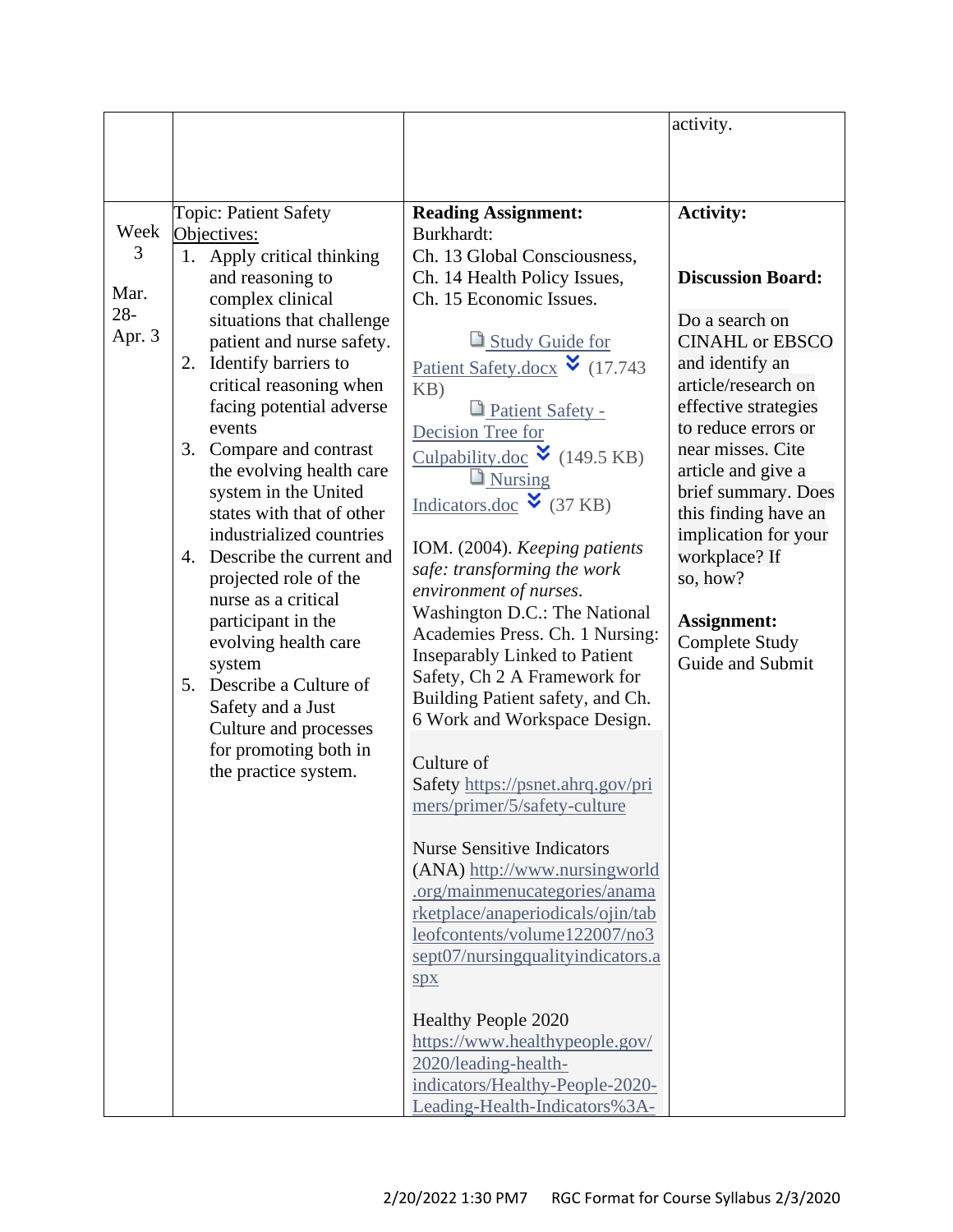|  | Progress-Update                                                     |  |
|--|---------------------------------------------------------------------|--|
|  |                                                                     |  |
|  | Patient Safety -                                                    |  |
|  | Decision Tree for                                                   |  |
|  | Culpability.doc $\check{v}$ (149.5 KB)                              |  |
|  | <b>EBP</b> to Reduce Errors                                         |  |
|  | PPT.ppt                                                             |  |
|  | IOM. $(2011)$ . The future of                                       |  |
|  | nursing. Review key findings                                        |  |
|  | and recommendations.                                                |  |
|  |                                                                     |  |
|  | Earth                                                               |  |
|  | Charter http://earthcharter.org/di                                  |  |
|  | scover/                                                             |  |
|  |                                                                     |  |
|  | Everything You Need to Know                                         |  |
|  | about the                                                           |  |
|  | ACA https://obamacarefacts.co                                       |  |
|  | m/obamacare-everything-you-<br>need-to-know-about-the-aca/          |  |
|  | (Read all of the links contained)                                   |  |
|  | in the first page of the site,                                      |  |
|  | including the the Pros and                                          |  |
|  | Cons).                                                              |  |
|  | Commonwealth                                                        |  |
|  | Fund http://www.commonwealt                                         |  |
|  | hfund.org/about-us/mission-                                         |  |
|  | statement (Also review the list of                                  |  |
|  | <b>Board of Directors)</b>                                          |  |
|  | <b>ACA</b> Facts after 5                                            |  |
|  | Years http://www.commonwealt                                        |  |
|  | hfund.org/publications/blog/201<br>5/may/aca-facts-after-five-years |  |
|  |                                                                     |  |
|  | High Cost of Medicare Spending                                      |  |
|  | for Small                                                           |  |
|  | Subpopulation http://www.com                                        |  |
|  | monwealthfund.org/publications/                                     |  |
|  | in-the-                                                             |  |
|  | literature/2017/oct/preventable-                                    |  |
|  | spending-high-cost-medicare                                         |  |
|  |                                                                     |  |
|  | Disaster Nursing: Lack of                                           |  |
|  | Preparedness http://magazine.nu<br>rsing.jhu.edu/2016/12/calling-   |  |
|  |                                                                     |  |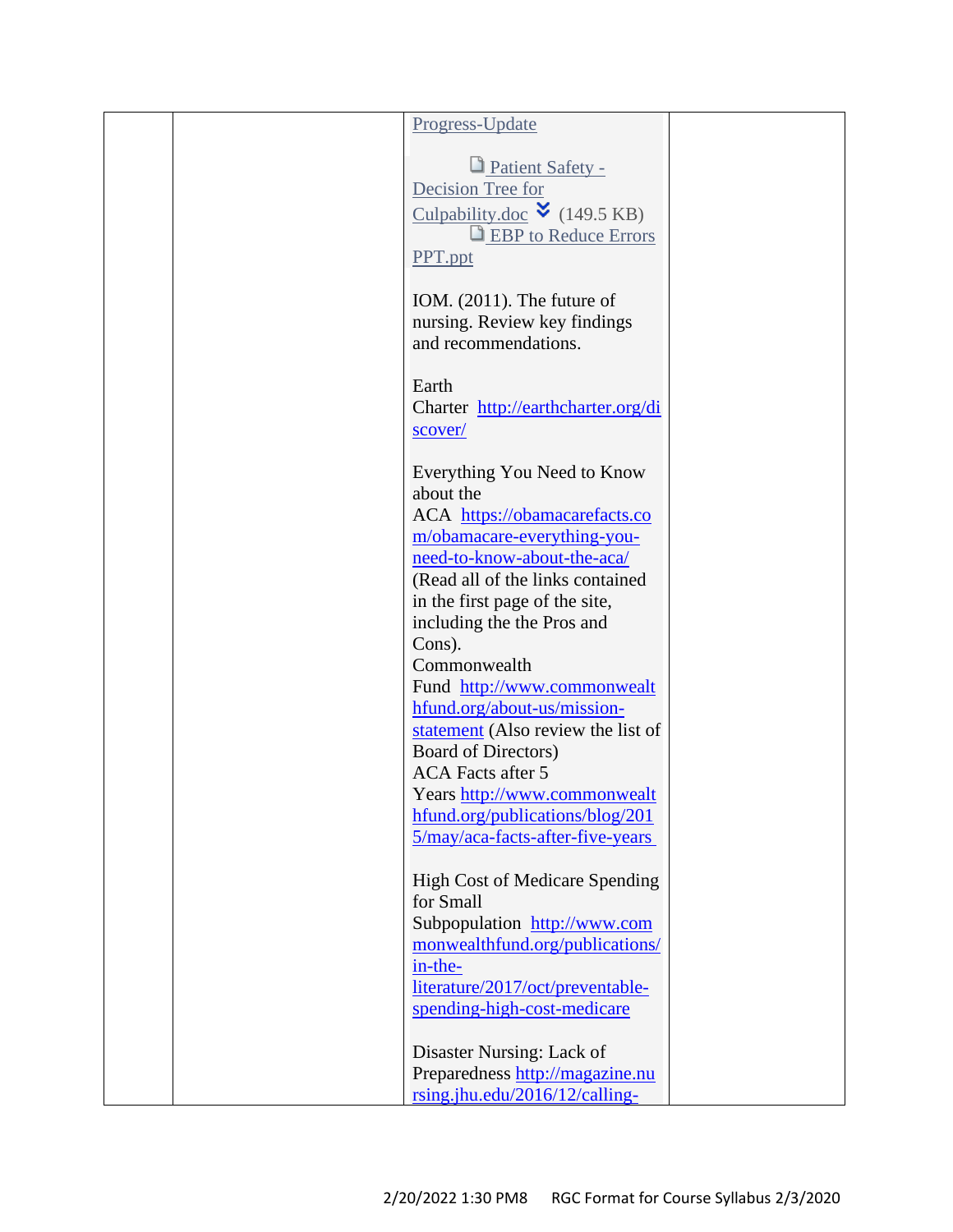|                                            |                                                                                                                                                                                                                                                                                                                       | all-nurses-disaster-knowledge-<br>needed/<br><b>ICN Disaster Nursing</b><br>Competencies http://www.wpro.<br>who.int/hrh/documents/icn_fram<br>ework.pdf (Read complete<br>document, with special emphasis<br>on Chap 4 and 5)<br><b>National Healthcare Disaster</b><br>Certification http://www.nursecr<br>edentialing.org/NationalHealthca<br>reDisasterCertification<br><b>Effects of Traumatic Stress after</b><br>Mass Violence, Terror or<br>Disaster https://www.ptsd.va.go<br>v/professional/trauma/disaster-<br>terrorism/stress-mv-t-dhtml.asp                                          |                                                                                                                                                                                                                                                                                                                                                                                      |
|--------------------------------------------|-----------------------------------------------------------------------------------------------------------------------------------------------------------------------------------------------------------------------------------------------------------------------------------------------------------------------|----------------------------------------------------------------------------------------------------------------------------------------------------------------------------------------------------------------------------------------------------------------------------------------------------------------------------------------------------------------------------------------------------------------------------------------------------------------------------------------------------------------------------------------------------------------------------------------------------|--------------------------------------------------------------------------------------------------------------------------------------------------------------------------------------------------------------------------------------------------------------------------------------------------------------------------------------------------------------------------------------|
| Week<br>$\overline{4}$<br>Apr.<br>$4 - 10$ | Topics: Patient Care<br>Technologies and<br><b>Information Systems</b><br>Objectives:<br>Evaluate patient care<br>technology for effectiveness<br>and safety.<br>Describe the evolution of<br>health information systems<br>including benefits and<br>shortcomings in relation to<br>care coordination and<br>safety. | <b>Reading Assignment:</b><br>Burkhardt: Chapter 10<br>Practice Issues Related to<br>Technology<br>IOM. (2009). Computational<br>$\bullet$<br>technology for effective health<br>care: Immediate steps and<br>strategic directions. National<br>Research Council. Washington<br>DC: The National Academies<br>Press. Download full PDF.<br>Read - Summary,<br>pg 1-9, Ch 1-<br>Health Care in<br>the United<br>States, Ch 2-A<br>Vision for 21st<br>Century Health<br>Care and<br>Wellness, and Ch<br>4 - Principles for<br>Success.<br>PDF: https://www<br>.nap.edu/catalog/1<br>2572/computation | <b>Activity:</b><br>Complete<br>Study Guide.<br><b>Discussion</b><br><b>Board:</b><br>Do a search<br>for new<br>technology in<br>health care.<br>You may<br>discover uses<br>of robotics,<br>monitors, new<br>phone apps,<br>etc. https://m<br>edicalfuturist.<br>com/ten-<br>ways-<br>technology-<br>changing-<br>healthcare/<br>and https://he<br>althinformatic<br>s.uic.edu/blog |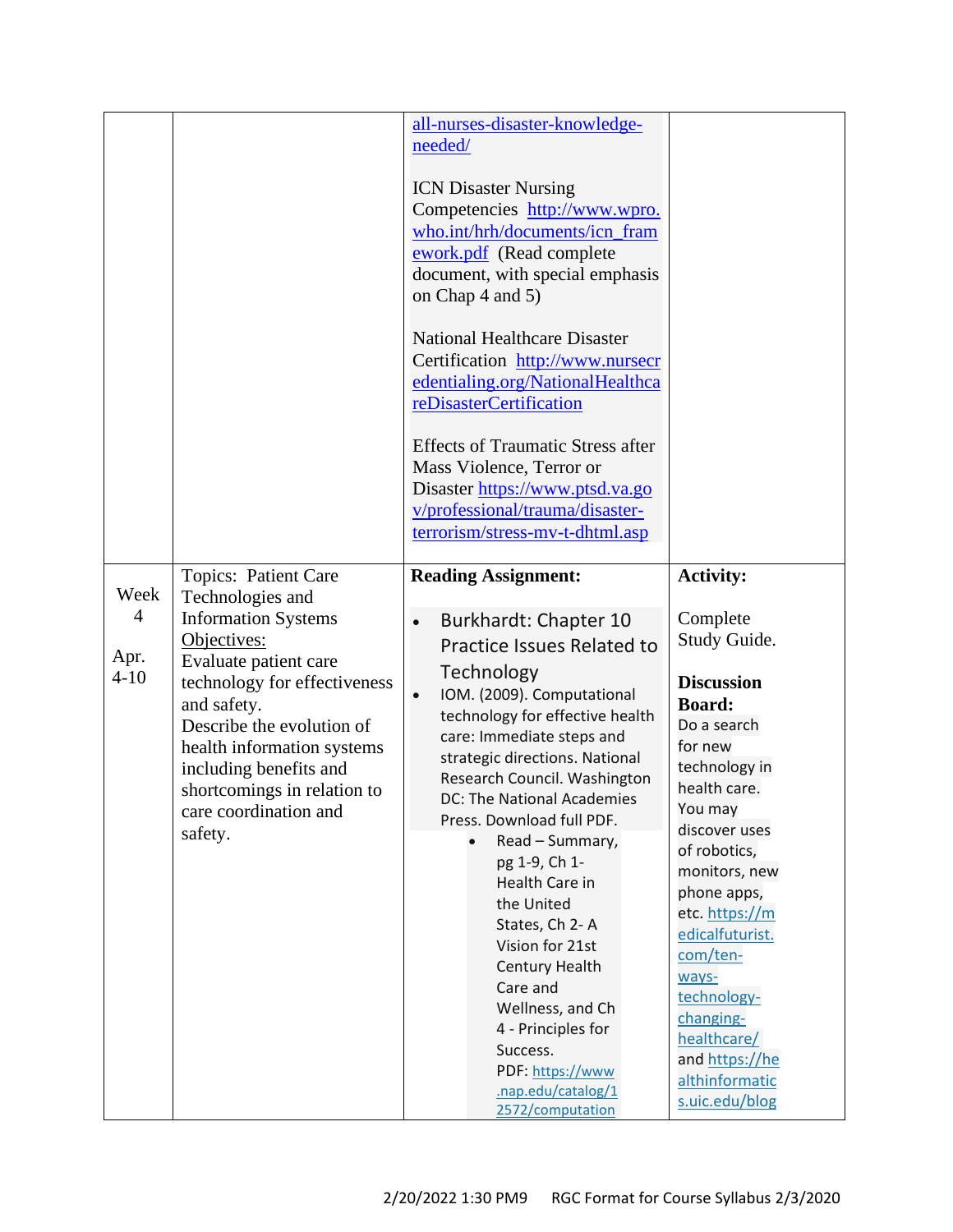|           |                            | al-technology-for-<br>effective-health-<br>care-immediate-<br>steps-and-strategic<br><b>HIMSS Nursing Informatics</b><br><b>Workforce Salary and Benefits</b><br>Report. https://www.himss.o<br>rg/resources/nursing-<br>informatics-workforce-<br>salary-and-benefits-report<br>Next Steps in Health &<br>Medicine- Where Can<br>Technology Take Us? | /5-emerging-<br>technologies-<br>and-their-<br>impact-on-<br>health-<br>informatics/a<br>re two<br>examples I<br>found. Find<br>your own or<br>research some<br>from<br>these. Identify<br>a new<br>technology or<br>one projected<br>to come to<br>the market<br>within the<br>next decade.<br>What is the<br>potential<br>solution/impa<br>ct on<br>health/nursin<br>g care? Are<br>there issues<br>that might<br>surface<br>around the<br>use of this<br>technology? |
|-----------|----------------------------|-------------------------------------------------------------------------------------------------------------------------------------------------------------------------------------------------------------------------------------------------------------------------------------------------------------------------------------------------------|-------------------------------------------------------------------------------------------------------------------------------------------------------------------------------------------------------------------------------------------------------------------------------------------------------------------------------------------------------------------------------------------------------------------------------------------------------------------------|
|           | <b>Topics: Nursing</b>     | <b>Reading Assignment:</b>                                                                                                                                                                                                                                                                                                                            | <b>Activity:</b>                                                                                                                                                                                                                                                                                                                                                                                                                                                        |
| Week      | Leadership in the          |                                                                                                                                                                                                                                                                                                                                                       |                                                                                                                                                                                                                                                                                                                                                                                                                                                                         |
| 5         | 21 <sup>st</sup> Century - | Nursing Social Policy                                                                                                                                                                                                                                                                                                                                 | <b>Discussion</b>                                                                                                                                                                                                                                                                                                                                                                                                                                                       |
|           | <b>Complexity and</b>      | (Nursing)                                                                                                                                                                                                                                                                                                                                             | <b>Board:</b>                                                                                                                                                                                                                                                                                                                                                                                                                                                           |
| Apr.      | <b>Change</b>              | <b>Leadership</b> ).ppt $\bullet$ (243 KB)                                                                                                                                                                                                                                                                                                            | Post a                                                                                                                                                                                                                                                                                                                                                                                                                                                                  |
| $11 - 17$ | Objectives:                | Burkhardt: Part V. The Power to                                                                                                                                                                                                                                                                                                                       | nursing                                                                                                                                                                                                                                                                                                                                                                                                                                                                 |
|           | 1. Define the              | Make a Difference (Pg 493).                                                                                                                                                                                                                                                                                                                           | research                                                                                                                                                                                                                                                                                                                                                                                                                                                                |
|           | professional               | Chapter 19 Empowerment for                                                                                                                                                                                                                                                                                                                            | study on                                                                                                                                                                                                                                                                                                                                                                                                                                                                |
|           | leadership roles           | <b>Nurses</b>                                                                                                                                                                                                                                                                                                                                         | Transformati                                                                                                                                                                                                                                                                                                                                                                                                                                                            |
|           | for nurses in the          | IOM (2004). Keeping patients                                                                                                                                                                                                                                                                                                                          | onal                                                                                                                                                                                                                                                                                                                                                                                                                                                                    |
|           | context of                 | safe: Transforming the work                                                                                                                                                                                                                                                                                                                           | Leadership,                                                                                                                                                                                                                                                                                                                                                                                                                                                             |
|           | complexity and             | environment of nurses.                                                                                                                                                                                                                                                                                                                                | Effective                                                                                                                                                                                                                                                                                                                                                                                                                                                               |
|           | change.                    | <b>Washington DC: The National</b>                                                                                                                                                                                                                                                                                                                    | Leadership                                                                                                                                                                                                                                                                                                                                                                                                                                                              |
|           | Explain<br>2.              | Academies Press (download full                                                                                                                                                                                                                                                                                                                        | Styles/Strate                                                                                                                                                                                                                                                                                                                                                                                                                                                           |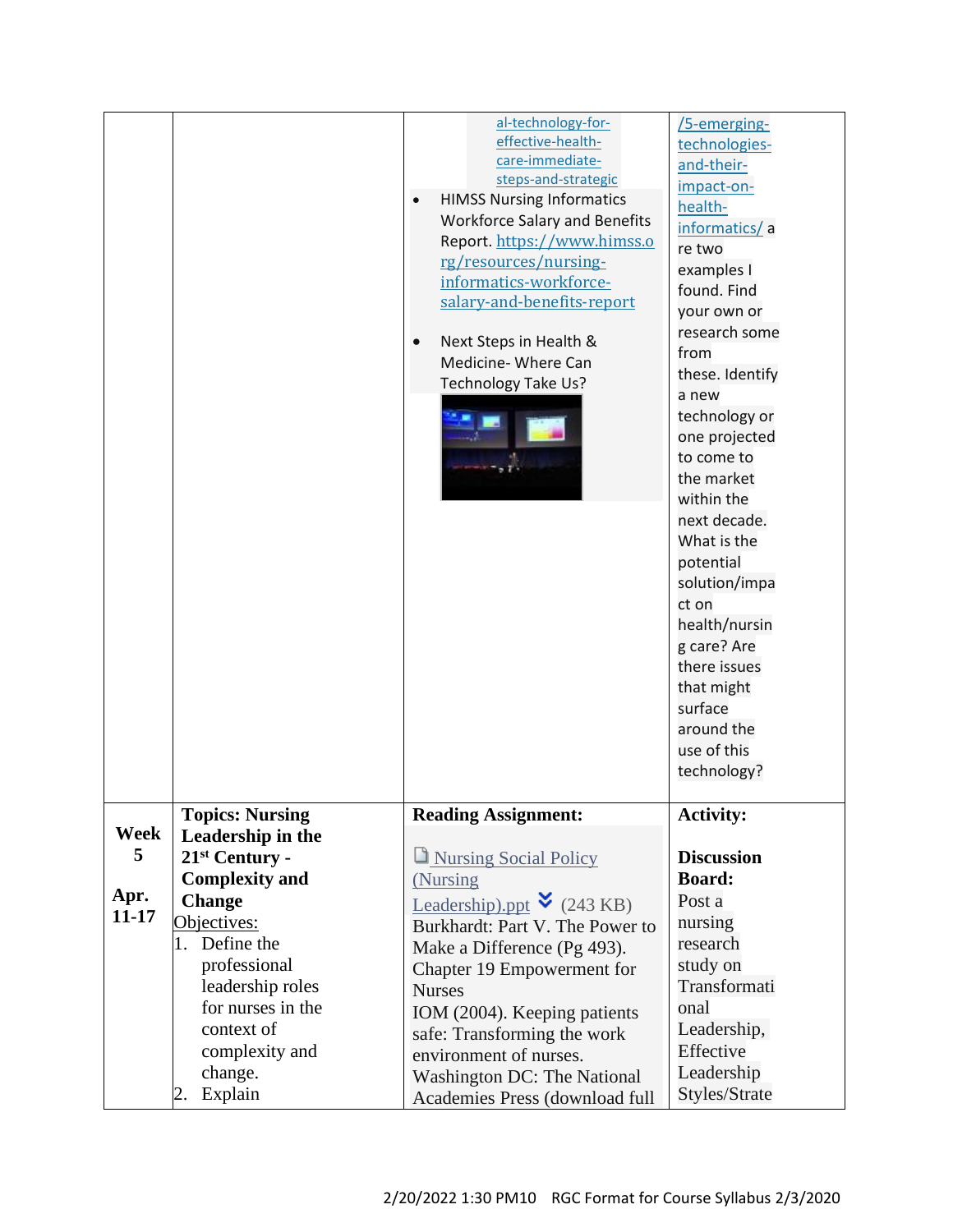| complexity          | .pdf) Read Ch. 4                                          | gies or            |
|---------------------|-----------------------------------------------------------|--------------------|
| science in relation | <b>Transformational Leadership</b>                        | similar topic      |
| to health care      | and Ch. 5 Maximizing                                      | and give a         |
| systems, services   | Workforce Capability. (Read the                           | brief              |
| and roles.          | highlights of the key headings --                         | summary of         |
| Compare and<br>3.   | do not get bogged down in                                 | the                |
| contrast change     | details presented).                                       | population         |
| theories.           | IOM. (2011). The future of                                | studied and        |
|                     | nursing. Washington DC: The                               | findings. Dis      |
|                     | <b>National Academies Press</b>                           | cuss               |
|                     | <b>Review Executive</b>                                   | lesson(s)          |
|                     | Summary. https://www.nap.edu/                             | learned from       |
|                     | read/12956/chapter/2                                      | the research       |
|                     | Nursing Social Policy (ANA)                               | and its            |
|                     | <b>Learning Activities:</b>                               | application in     |
|                     |                                                           | your practice      |
|                     | WHAT IS SERVANT                                           | <sub>or</sub>      |
|                     | LEADERSHIP.docx $\check{\bullet}$ (13.953)                | workplace.         |
|                     | KB)                                                       |                    |
|                     | Nursing Social Policy                                     | <b>Assignment:</b> |
|                     | (Nursing                                                  | Complete           |
|                     | Leadership).ppt $\bullet$ (243 KB)                        | Subguide and       |
|                     | Influencing policy and                                    | submit.            |
|                     | $\frac{\text{law.ppt}}{\text{w}}$ (130 KB)                |                    |
|                     | Uneven tables PPT -                                       | Complete           |
|                     | Complexity.ppt $\bullet$ (227.5 KB)                       | Discussion         |
|                     | Module 2 Leadership                                       | Board.             |
|                     | and Change Fall 2017                                      |                    |
|                     | $(2).$ docx $(16.676 \text{ KB})$                         | Complete<br>John   |
|                     |                                                           | Maxwell            |
|                     | Never events 2017 by                                      | Growth             |
|                     | Dr Lockhart.pptx $\bullet$ (24.646)                       | Quest Quiz.        |
|                     | MB)                                                       |                    |
|                     | Whistleblower:                                            |                    |
|                     |                                                           |                    |
|                     | Never Events PPT (Be sure<br>and click on "sound icon" on |                    |
|                     | each slide that has one)                                  |                    |
|                     | When Nurses Speak Up                                      |                    |
|                     | They Pay the Price:                                       |                    |
|                     |                                                           |                    |
|                     | https://www.americannursetoda                             |                    |
|                     | y.com/when-nurses-speak-up-                               |                    |
|                     | they-pay-a-price/                                         |                    |
|                     | Leadership:                                               |                    |
|                     | What is Servant Leadership?                               |                    |
|                     |                                                           |                    |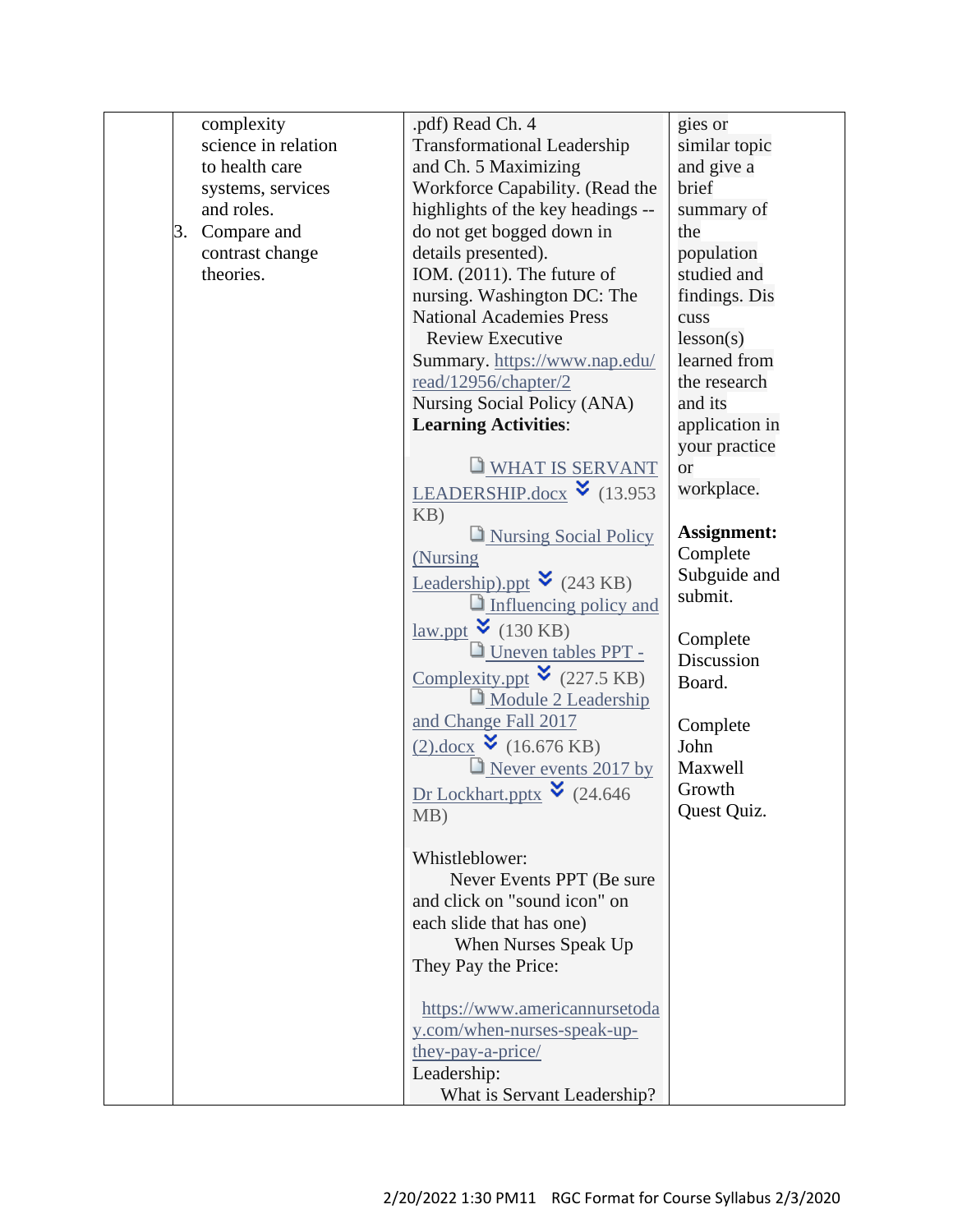|      |                                 | document.                          |           |
|------|---------------------------------|------------------------------------|-----------|
|      |                                 |                                    |           |
|      |                                 | 5 Leadership Types for             |           |
|      |                                 | <b>Nurse</b>                       |           |
|      |                                 | Leaders https://www.aanac.org/d    |           |
|      |                                 | ocs/white-papers/2013-nursing-     |           |
|      |                                 | leadership---management-           |           |
|      |                                 | leadership-styles.pdf?sfvrsn=4     |           |
|      |                                 | The 5 Levels of                    |           |
|      |                                 | Leadership:                        |           |
|      |                                 | https://www.slideshare.net/mba     |           |
|      |                                 | skills01/the-5-levels-of-          |           |
|      |                                 | leadership-by-john-maxwell-        |           |
|      |                                 | 51461913?gid=3be7ea67-1b2d-        |           |
|      |                                 | 4b7d-be73-                         |           |
|      |                                 | 304a24522ad0&v=&b=&from_s          |           |
|      |                                 |                                    |           |
|      |                                 | $\text{each}=4$                    |           |
|      |                                 | <b>Growth Quest</b>                |           |
|      |                                 | Quiz http://www.johnmaxwell.c      |           |
|      |                                 | om/blog/you-are-here               |           |
|      |                                 | Skip Pritchard Leadership          |           |
|      |                                 | website: www.skippritchard.com     |           |
|      |                                 | Supporting an Evidence-Based       |           |
|      |                                 | <b>Nursing Practice</b>            |           |
|      |                                 | Culture https://www.nurse.com/     |           |
|      |                                 | free-courses (Choose course title  |           |
|      |                                 | " Supporting an Evidence-Based     |           |
|      |                                 | Nursing Practice Culture". You     |           |
|      |                                 | will receive 1.0 CEU free when     |           |
|      |                                 |                                    |           |
|      |                                 | passing the test at the end of the |           |
|      |                                 | course)                            |           |
|      |                                 |                                    |           |
|      |                                 |                                    |           |
|      |                                 |                                    |           |
|      |                                 |                                    |           |
|      |                                 |                                    |           |
|      |                                 | Watch Video                        |           |
|      |                                 | Module 4, Segment 7:               |           |
|      |                                 | <b>Negotiation at an Uneven</b>    |           |
|      |                                 | <b>Table</b>                       |           |
|      |                                 | <b>Duration: 6:56</b>              |           |
|      |                                 |                                    |           |
|      |                                 | User: $n/a$ - Added: $6/9/16$      |           |
|      |                                 | Influencing Policy and Law PPT     |           |
|      |                                 | <b>Nursing Social Policy PPT</b>   |           |
|      |                                 |                                    |           |
|      | <b>Topics: Health Promotion</b> | <b>Reading Assignment:</b>         | Activity: |
| Week | and Disease Prevention          | Burkhardt: Ch. 11 Practice         |           |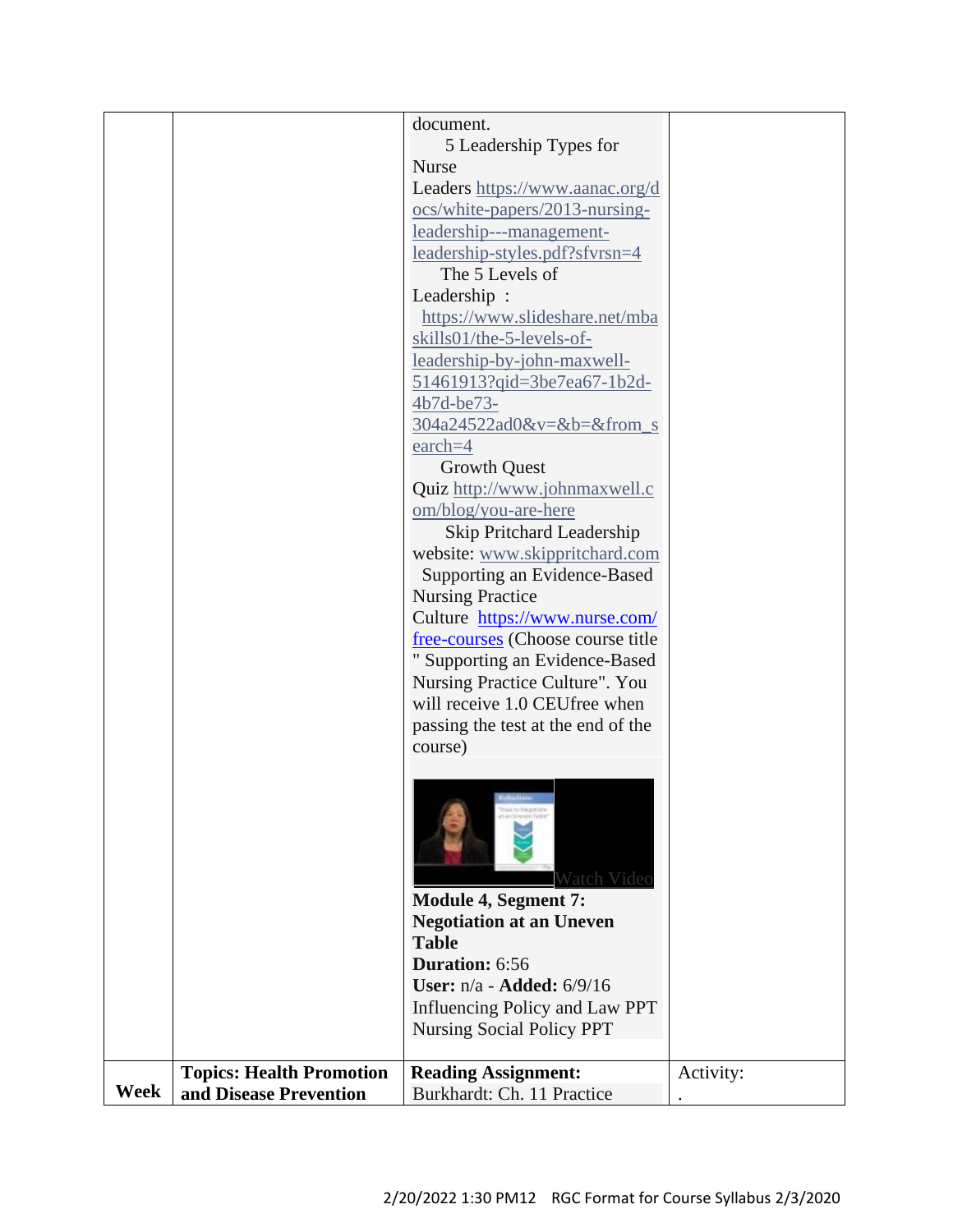| 6     | Objectives:                  | <b>Issues Related to Patient Self-</b>                      |                                   |
|-------|------------------------------|-------------------------------------------------------------|-----------------------------------|
|       | 1. Describe the nurse's role | Determination. Ch. 18                                       | 12                                |
|       | in health promotion and      | <b>Transcultural and Spiritual</b>                          | <u>EOL2.pptx</u> $\bullet$ (67.1) |
| Apr.  | disease prevention           | Issues. Ch. 20 Facilitating                                 | 16 KB)                            |
| 18-24 | 2. Describe the nurses'      | <b>Patient Empowerment</b>                                  | 12 Primary Care                   |
|       | independent                  | American Hospital Association -                             | Safety                            |
|       | accountability to the        | Understanding Expectations,                                 | Net.ppt $\vee$ (101.5)            |
|       | person/patient.              | Rights and Responsibilities -                               | KB)                               |
|       | 3. Define the rights and     | ww.aha.org                                                  | 13 Pt Rts .pptx                   |
|       | role of the person and       | AHA Patient Care Partnership -                              |                                   |
|       | patient in planning,         | https://www.cms.gov/Medicare/                               | <b>Discussion Board:</b>          |
|       | consenting, and              | Prevention/PrevntionGenInfo/m                               | Complementary and                 |
|       | implementing their plan      | edicare-preventive-                                         | Integrative therapies             |
|       | of care.                     | services/MPS-                                               | are becoming more                 |
|       |                              | QuickReferenceChart-1.html                                  | and more popular in               |
|       |                              | IOM. Health literacy.                                       | patient                           |
|       |                              | Washington DC: The National                                 | considerations for                |
|       |                              | Academies Press (download full                              | their health care as              |
|       |                              | .pdf) Read Executive Summary.                               | well as providing                 |
|       |                              | Health                                                      | culturally congruent              |
|       |                              | Literacy. http://www.medscape.c                             | care. Choose an                   |
|       |                              | om/viewarticle/564667_4                                     | integrative therapy               |
|       |                              |                                                             | of interest, briefly              |
|       |                              | Health Information Privacy -                                | describe the                      |
|       |                              | https://www.hhs.gov/hipaa/inde                              | therapy, and its                  |
|       |                              | x.html                                                      | proposed                          |
|       |                              | <b>Cultural Assessment</b>                                  | use. Present research             |
|       |                              | Tool: http://www.nursingworld.                              | available addressing              |
|       |                              | org/MainMenuCategories/ThePr                                | effectiveness of this             |
|       |                              | acticeofProfessionalNursing/201                             | modality.                         |
|       |                              | 6-Culture-of-Safety/AppendixB-                              |                                   |
|       |                              | CulturalAssessmentTool-                                     | Assignment:                       |
|       |                              | GoupsCommunities.pdf                                        | <b>Complete Study</b>             |
|       |                              |                                                             | Guide                             |
|       |                              | Complete free CE on Health                                  |                                   |
|       |                              | Literacy: https://www.nurse.com<br>/ce/health-literacy-and- | <b>Discussion Board:</b>          |
|       |                              | discharge-education-i-didn-t-                               | Complementary and                 |
|       |                              | understand                                                  | Integrative therapies             |
|       |                              |                                                             | are becoming more                 |
|       |                              |                                                             | and more popular in               |
|       |                              |                                                             | patient                           |
|       |                              |                                                             | considerations for                |
|       |                              |                                                             | their health care as              |
|       |                              |                                                             | well as providing                 |
|       |                              |                                                             | culturally congruent              |
|       |                              |                                                             | care. Choose an                   |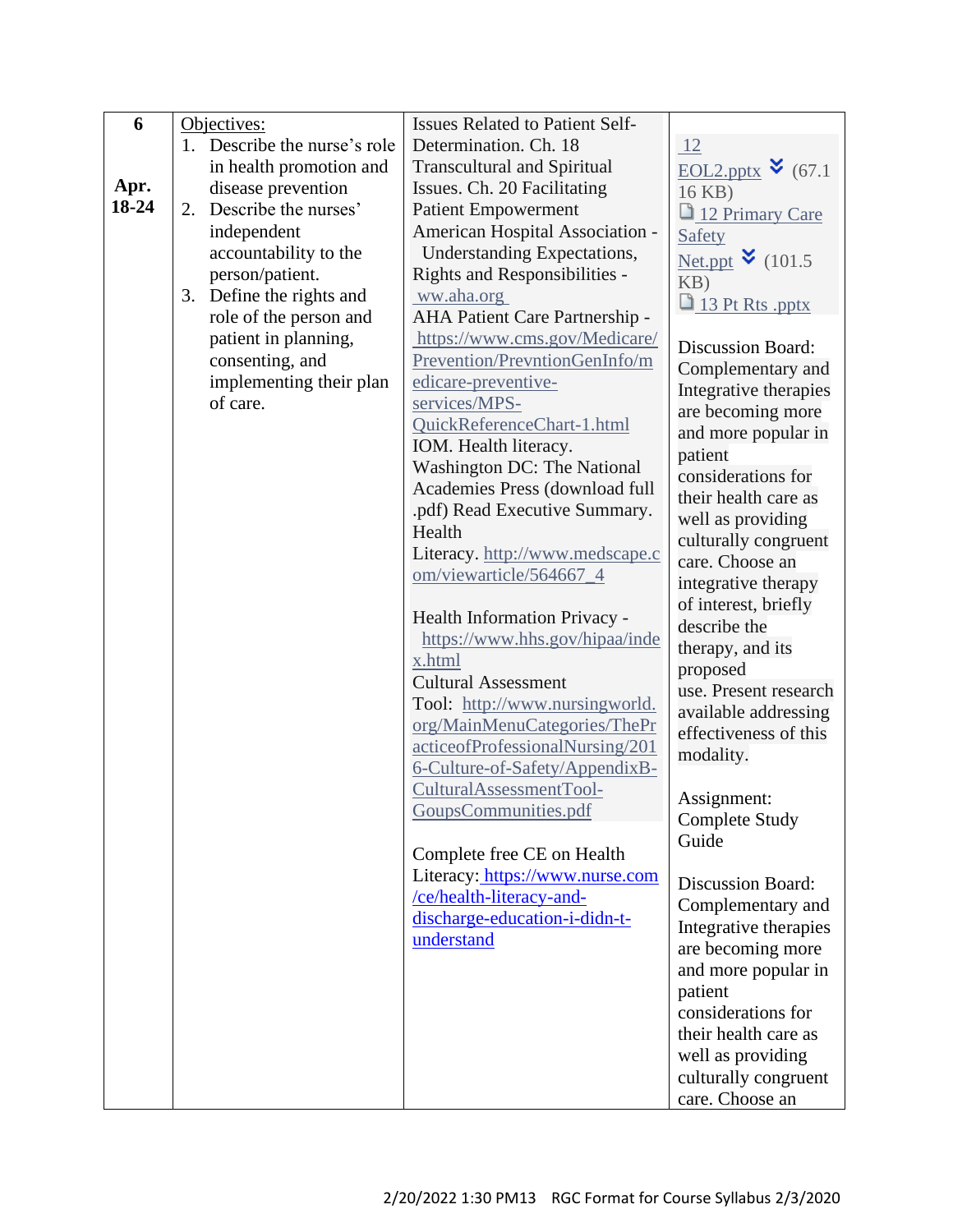|        |                            |                                         | integrative therapy<br>of interest, briefly<br>describe the<br>therapy, and its<br>proposed<br>use. Present research<br>available addressing<br>effectiveness of this<br>modality. |
|--------|----------------------------|-----------------------------------------|------------------------------------------------------------------------------------------------------------------------------------------------------------------------------------|
|        | Topic:                     | <b>Reading Assignment:</b>              | <b>Activity:</b>                                                                                                                                                                   |
| Week   | Professional/Interpr       | Burkhardt: Ch. 9                        |                                                                                                                                                                                    |
| 7      | ofessional                 | IOM (2004). Keeping                     | <b>Assignment:</b>                                                                                                                                                                 |
|        | <b>Collaboration</b>       | patients safe:                          | Complete                                                                                                                                                                           |
| Apr.   | Objectives:                | Transforming the work                   | <b>Study Guide</b>                                                                                                                                                                 |
| $25 -$ | 1. Identify                | environment of nurses.                  | for                                                                                                                                                                                |
| May 1  | professional role          | Washington DC: The                      | Professional/                                                                                                                                                                      |
|        | to utilize                 | National                                | Interprofessi                                                                                                                                                                      |
|        | resources to               | <b>Academies Press</b>                  | onal                                                                                                                                                                               |
|        | establish and              | (download full .pdf)                    | collaboration                                                                                                                                                                      |
|        | confirm nursing            | Read Ch. 1 Nurses                       | and submit.                                                                                                                                                                        |
|        | practice based on          | Inseparably Linked to                   |                                                                                                                                                                                    |
|        | evidence and               | Patient Safety.                         |                                                                                                                                                                                    |
|        | validation of              | IOM. (2011). The future                 |                                                                                                                                                                                    |
|        | appropriateness of         | of nursing. Washington                  |                                                                                                                                                                                    |
|        | care provided.             | DC: The National                        |                                                                                                                                                                                    |
|        | Identify the<br>2.         | <b>Academies Press</b>                  |                                                                                                                                                                                    |
|        | critical elements          | (download full .pdf)                    |                                                                                                                                                                                    |
|        | of communication           | Read Ch.                                |                                                                                                                                                                                    |
|        | among care                 | 5 Transforming                          |                                                                                                                                                                                    |
|        | providers to               | Leadership.                             |                                                                                                                                                                                    |
|        | ensure patient             | View: Incivility and                    |                                                                                                                                                                                    |
|        | safety.                    | <b>Bullying in Healthcare</b>           |                                                                                                                                                                                    |
|        |                            | "Overview" : https://ww                 |                                                                                                                                                                                    |
|        |                            | w.youtube.com/watch?v<br>$=4DOQ593cHfE$ |                                                                                                                                                                                    |
|        |                            |                                         |                                                                                                                                                                                    |
|        | <b>Topic:</b>              | <b>Reading Assignment:</b>              |                                                                                                                                                                                    |
|        | <b>Professional/Interp</b> | Burkhardt: Ch. 9                        |                                                                                                                                                                                    |
|        | rofessional                | (Review)                                |                                                                                                                                                                                    |
|        | <b>Collaboration, Part</b> | IOM (2004). Keeping<br>$\bullet$        |                                                                                                                                                                                    |
|        | $\overline{2}$             | patients safe:                          |                                                                                                                                                                                    |
|        | Objectives:                | Transforming the                        |                                                                                                                                                                                    |
|        | Compare and<br>1.          | work environment of                     |                                                                                                                                                                                    |
|        | contrast the               | nurses. Washington                      |                                                                                                                                                                                    |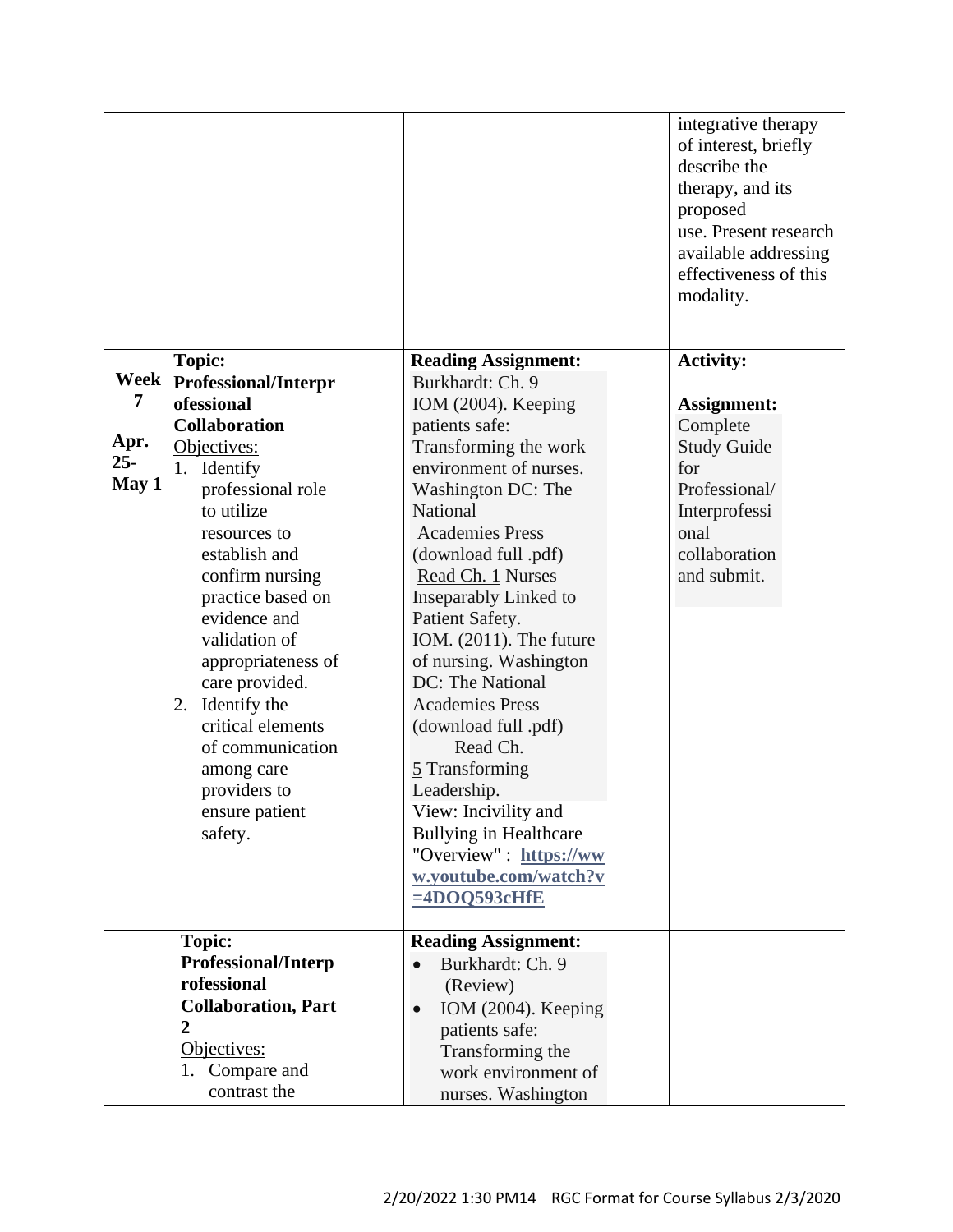|            | nurse's role in            | DC: The National                              |                    |
|------------|----------------------------|-----------------------------------------------|--------------------|
|            | collaboration              | <b>Academies Press</b>                        |                    |
|            | with other                 | (download full .pdf)                          |                    |
|            | members of the             | Review Ch. 3 Nurses                           |                    |
|            | health care team           | <b>Caring for Patients:</b>                   |                    |
|            | and the persons            | Who They Are,                                 |                    |
|            | and patients               | Where They Work,                              |                    |
|            | served.                    | and What They Do.                             |                    |
|            | 2. Identify barriers       | IOM. (2011). The<br>$\bullet$                 |                    |
|            | and facilitators to        | future of nursing.                            |                    |
|            | effective                  | Washington DC: The                            |                    |
|            | collaboration.             | <b>National Academies</b>                     |                    |
|            |                            | Press (download full                          |                    |
|            |                            | .pdf) Read Ch. 5                              |                    |
|            |                            | Transforming                                  |                    |
|            |                            | Leadership.                                   |                    |
|            |                            | IOM $(2004)$ In the<br>$\bullet$              |                    |
|            |                            | <b>Nation's Compelling</b>                    |                    |
|            |                            | <b>Interest: Ensuring</b>                     |                    |
|            |                            | Diversity in the                              |                    |
|            |                            | Health-                                       |                    |
|            |                            | care workforce. https:                        |                    |
|            |                            | //www.nap.edu/catalo                          |                    |
|            |                            | $g/10885/in-the-$                             |                    |
|            |                            |                                               |                    |
|            |                            | nations-compelling-                           |                    |
|            |                            | interest-ensuring-                            |                    |
|            |                            | diversity-in-the-<br>health Read              |                    |
|            |                            |                                               |                    |
|            |                            | <b>Executive Summary</b><br>and Introduction. |                    |
|            |                            | <b>Health Professions</b>                     |                    |
|            |                            | for Diversity                                 |                    |
|            |                            | Coaliton.                                     |                    |
|            |                            | http://www.naahp.or                           |                    |
|            |                            | g/portals/2/Files/Dive                        |                    |
|            |                            | rsityandInclusion/Div                         |                    |
|            |                            | ersity_Article.pdf                            |                    |
|            |                            |                                               |                    |
|            | <b>Topic: Professional</b> | <b>Reading Assignment:</b>                    | <b>Activity:</b>   |
| Week       | <b>Role Development</b>    | <b>Burkhardt: Briefly</b>                     |                    |
| 8          | Objectives:                | Review Ch. 1 Social,                          |                    |
|            | 1. Review how              | Philosophical and other                       | <b>Assignment:</b> |
| <b>May</b> | professional               | <b>Historical Forces.</b>                     | Complete           |
| $2 - 4$    | nursing in                 | IOM. (2011). The Future                       | instructor         |
|            | evolving and               | of Nursing: Leading                           | course             |
|            | project future             | Change, Advancing                             | evaluation         |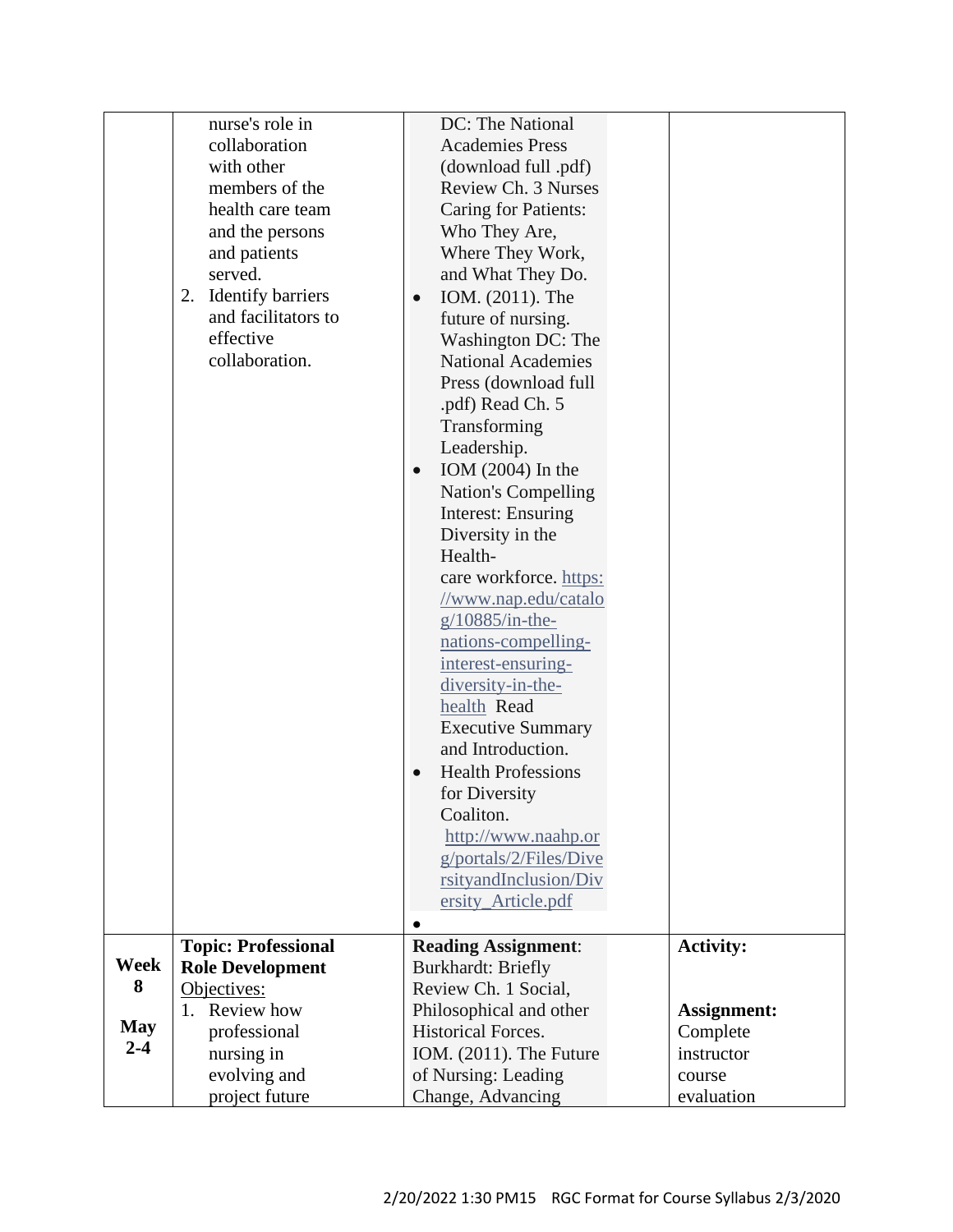|    | opportunities.     | Health. Washington DC:           | and Sul Ross |
|----|--------------------|----------------------------------|--------------|
| 2. | Identify various   | The National Academies           | course       |
|    | approaches to      | Press (download full             | evaluation.  |
|    | professional role  | .pdf). Read                      |              |
|    | development.       | Summary. https://www.n           |              |
| 3. | Identify           | ap.edu/read/12956/chapte         |              |
|    | resources for role | r/2                              |              |
|    | development        | <b>PPT</b> of Report of          |              |
|    | including          | <b>Assessing Progress of the</b> |              |
|    | mentors,           | <b>Future of Nursing Report</b>  |              |
|    | continuing         | http://www.nationalacade         |              |
|    | education and      | mies.org/hmd/~/media/Fi          |              |
|    | practice           | les/Report%20Files/2015          |              |
|    | opportunities.     | <b>AssessingFON</b> release      |              |
|    |                    | %20slides_2.pdf                  |              |
|    |                    | IOM. (2016) Assessing            |              |
|    |                    | the Progress on the IOM          |              |
|    |                    | Report The Future of             |              |
|    |                    | Nursing (download full           |              |
|    |                    | .pdf) Read Appendix B            |              |
|    |                    | and then Summary. Read           |              |
|    |                    | complete document in             |              |
|    |                    | depth. http://www.nation         |              |
|    |                    | alacademies.org/hmd/Re           |              |
|    |                    | ports/2015/Assessing-            |              |
|    |                    | Progress-on-the-IOM-             |              |
|    |                    | Report-The-Future-of-            |              |
|    |                    | Nursing.aspx                     |              |
|    |                    | Report in Brief:                 |              |
|    |                    | Assessing Progress on            |              |
|    |                    | the Institute of Medicine        |              |
|    |                    | Report_http://www.nation         |              |
|    |                    | alacademies.org/hmd/~/           |              |
|    |                    | media/Files/Report%20F           |              |
|    |                    | iles/2015/AssessingFON           |              |
|    |                    | _releaseslides/Nursing-          |              |
|    |                    | Report-in-brief.pdf              |              |
|    |                    | Williams, et. al.                |              |
|    |                    | (September,                      |              |
|    |                    | 30,2016) Registered              |              |
|    |                    | Nurses as Professionals,         |              |
|    |                    | Advocates, Innovators            |              |
|    |                    | and Collaborative                |              |
|    |                    | <b>Leaders: Executive</b>        |              |
|    |                    | Summary http://www.nu            |              |
|    |                    | rsingworld.org/MainMen           |              |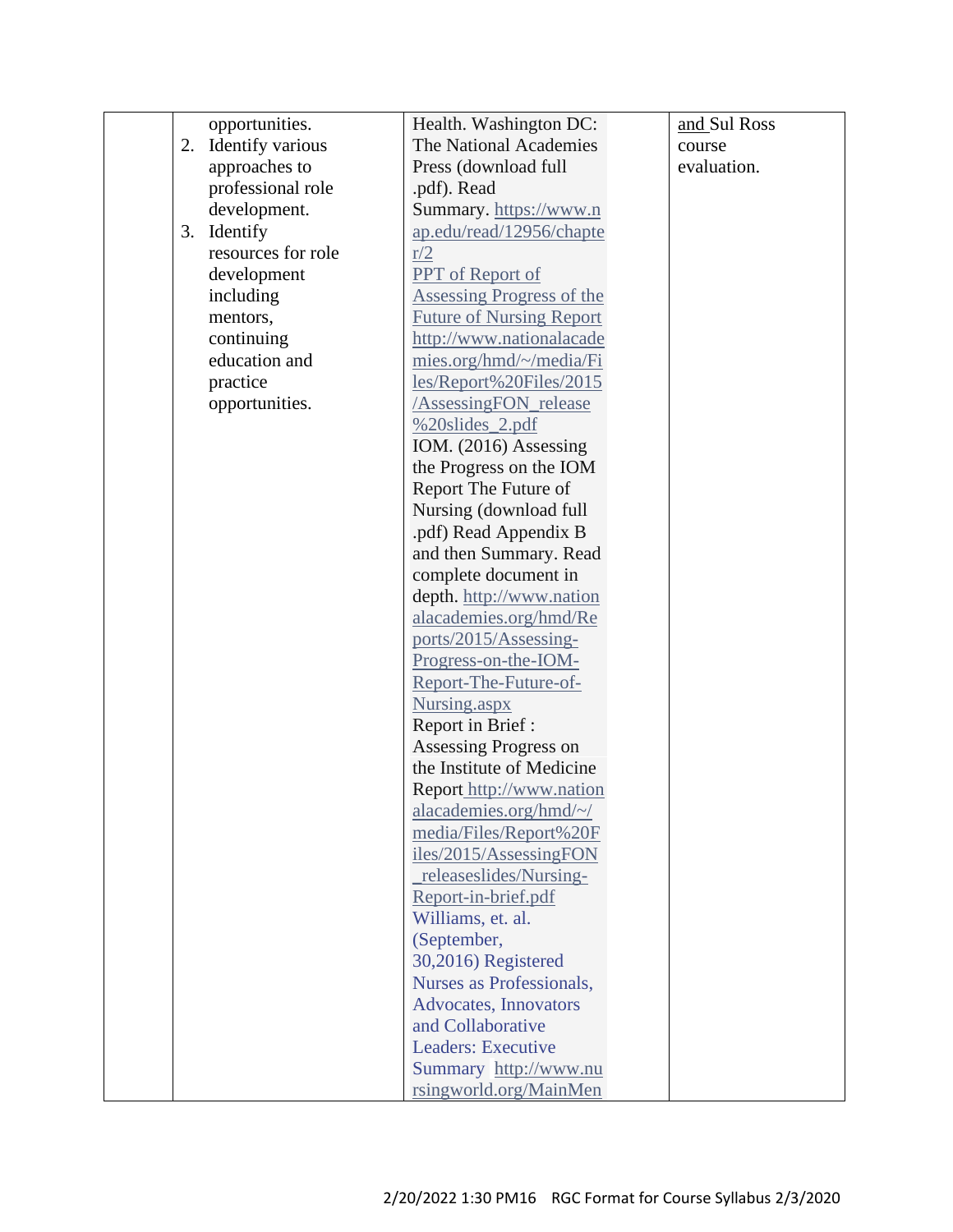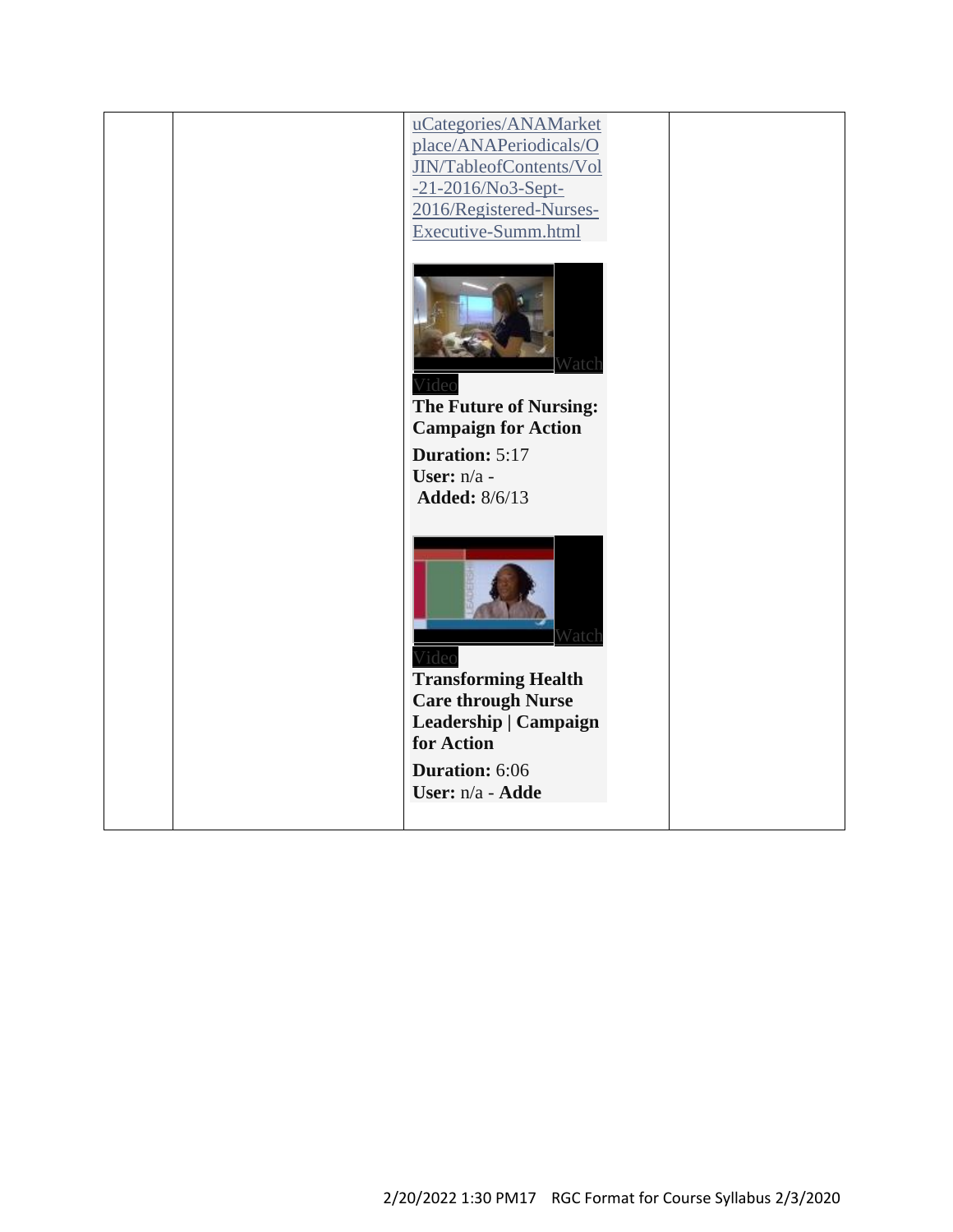# COURSE EXPECTATIONS:

Verbal and written responses to assignments incorporate evidence that the student has read appropriate assignments and is able to articulate information that reflects individual cognition and understanding of information. Most of the course learning activities will use reflective dialogue and integrative learning approaches to expand, clarify, find meaning, or extend students' understanding of course concepts, topics, and students' investigations into practice issues and reviews of literature.

The course is designed to provide opportunities for you to participate in case analysis, demonstrate clinical reasoning, completion of e-learning assignments, and scholarly writing, make professional presentations, and engage in self-appraisal. APA format is used for written assignments.

Refer technical difficulties related to Blackboard Collaboration to IT resources as soon as possible.

### Orientation to Course:

See schedule for dates and times for course orientation. The orientation provides students with instruction on how to address questions concerning the course and course requirements.

### Faculty and Student Picture and Biography:

Faculty will submit a picture and summary of their educational and professional experiences that prepared them to teach in respective courses to be posted online.

During the first week of class, each student must submit to the faculty a snap-shot or picture of themselves with a brief personal and professional biography including educational and clinical experiences and any personal information that highlights why they are choosing to seek a BSN degree.

#### ONLINE COURSES:

Web courses (offered online) are not self-paced and require considerable work to meet requirements. Students should be prepared to devote approximately 12 hours per week to accomplish the work required for a 3-hour class (i.e., student should devote approximately the same study time for an online course as would be spent in a regular class with outside work requirements—a measure generally calculated at 3 hours outside work for each hour in class.) Students MUST have a reliable high-speed internet connection available on a regular basis for course work and other assignments whenever University computer laboratories are not open. Computer labs are open Mon.-Thurs., 8 a.m.-10 p.m., and Fri. 8 a.m-5 p.m. University computer labs are not open on weekends and holidays, but computers are available at the Southwest Texas Junior College and Sul Ross State University Rio Grande College libraries. A student who fails to participate in assignments during any one work period may be subject to being withdrawn from class and given a grade of F. Students should regularly log in to their class.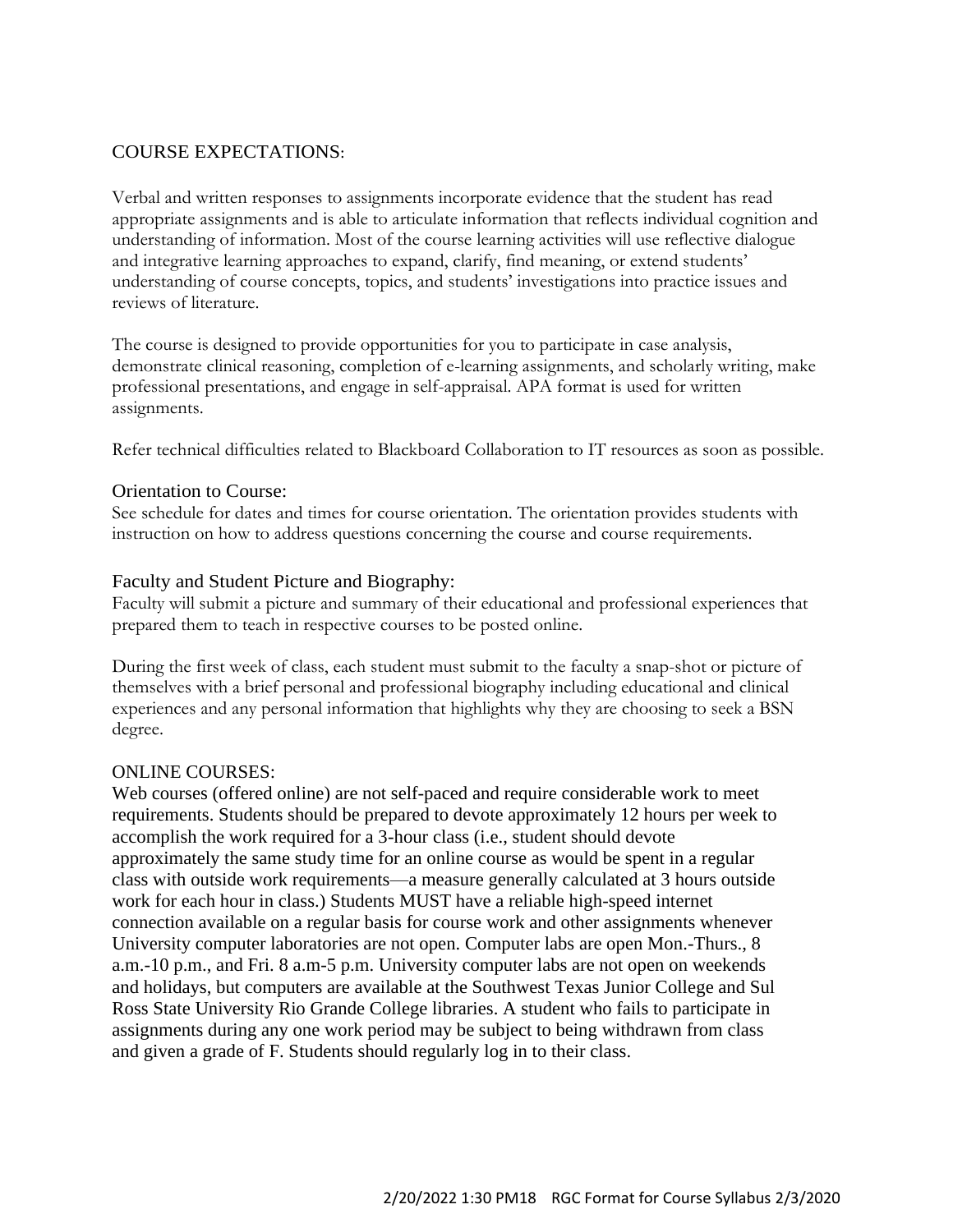# STUDENT/FACULTY EXPECTATIONS IN THE TEACHING/LEARNING PROCESS:

Learning is a shared endeavor based upon respectful and collaborative relationships between students and faculty. The learning activities designed for this course were developed based upon the following:

- 1. As adult learners we are partners in learning.
- 2. Faculty members serve as a mentor, resource, guide, or coach and professional peer.
- 3. Our work and life experiences differ and serve to enrich our individual and mutual learning.
- 4. Each member of the class is committed to preparing for and successfully completing class learning activities.
- 5. Each member of the class will organize their time, learning goals, and activities to fully participate in the course and assignments.
- 6. Each member of the class can use computer technology and access resources via the Internet and other mobile technologies as needed for the course.

# COMMUNICATIONS:

- Announcements Check announcements each time you log onto the course.
- Course email Check course email frequently for communications and make sure your email address is current. Faculty will respond to inquiries and comments within 24 hours Monday-Friday.
- Use of technology: If you have any technical questions, problems or concerns with Blackboard, do not spend more than 15 minutes on any technical problem, seek help immediately. Contact the 24-7 Help Desk at: 1-888-837-2882 and/or [techassist@sulross.edu.](mailto:techassist@sulross.edu)
- Responses to emails and course postings: Please respond to faculty requests and/or communications within 24 hours. Use course or Sul Ross email & if not available, mobile phone or texting between the hours of 9 AM and 6PM if possible. Messages received on the weekends or holidays will be answered by the nextworking day.
- Assignments: Assignments will be reviewed and returned with feedback/grade within 4 days of submission.
- Writing and use of APA: All written assignments and bulletin board postings will be submitted using the American Psychological Association (APA) Guidelines.<http://owl.english.purdue.edu/owl/resource/560/01>

# ATTENDANCE AND PARTICIPATION:

- Your attendance is expected at every class meeting.
- Readings and learning activities relevant to the weekly topic are identified in the course schedule and modules.
- Scholarly and knowledgeable participation requires that you read assigned readings prior to joining the class discussions.
- If you have an emergency and cannot attend a class meeting or complete an assignment by the due date, you must contact your faculty by phone, email or text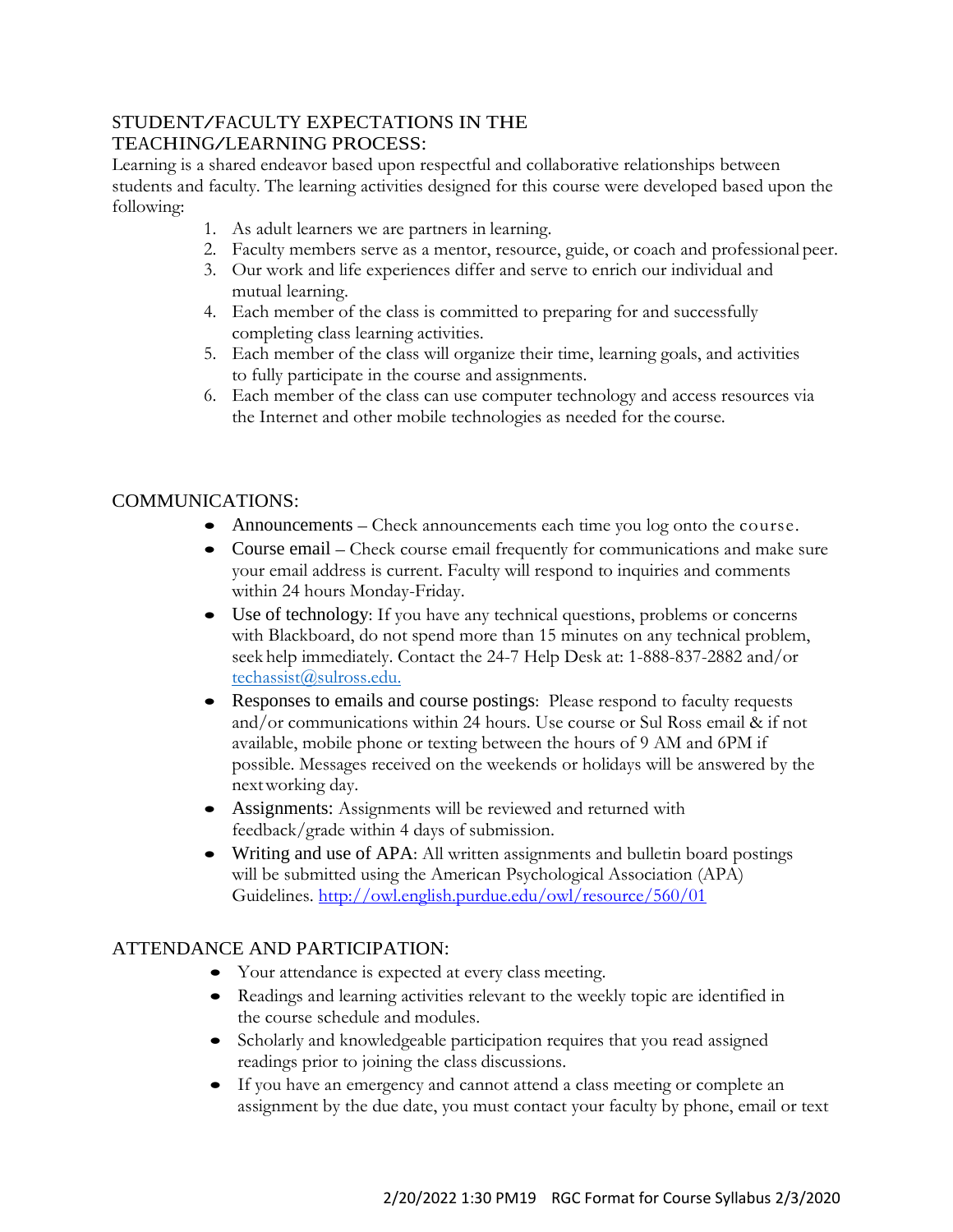as soon as possible and make arrangements to make up the assignments.

## RULES OF NETIQUETTE:

The term "netiquette" refers to written and unwritten rules regarding appropriate communication on the Internet. It primarily applies to your interactions on the course Discussion Board, assignments both individual and group, and e-mail communications.

- 1. Help create a community of scholars by encouraging a cooperative win-win attitude in which all members of the class are willing to work together, each contributing in their own way.
- 2. Be courteous and respectful to students and faculty in the course.
	- a. There is a difference between making a statement that is a critical appraisal of an idea and criticizing someone for their point of view;
	- b. Be careful with the tone of what you are communicating, sarcasm and subtle humor; one person's joke may be another person's insult;
	- c. Do not use all caps in the message box (it is considered shouting);
	- d. Do not use language that is inappropriate for a classroom setting or prejudicial in regard to gender, race or ethnicity.
- 3. Be helpful and be sure to do your part in group work so that assignments can be completed.
- 4. Common courtesy and good manners, along with proper use of grammar, sentence structure, and correct spelling, are essential when taking an online class.
	- a. Use a meaningful title in the Subject line. For e-mail, include course number.
	- b. Use the person's name you are writing to as a greeting in the first line of the message – this helps ensure you are writing to the intended person (group).
	- c. Close the posting by writing your full name at the end of the message.
- 5. Emails and Discussion Boards are public, and the University archives all materials Do not post anything too personal as all students in the class and your instructor will see what you write.
	- a. Keep the messages you post to the Email and Discussion Board relevant to the course and assignment, and provide a rationale including references as appropriate to support your point of view.
	- b. Avoid duplication. Read the previous discussions before you comment or ask a question as the information may have already been covered.
	- c. When posting a response, make sure you identify the post to which you are responding.
	- d. If the topic you plan to address is covered in an existing thread, do not start a new thread.
	- e. When responding to a specific comment, quote only the relevant part of the comment and stay focused on the assignment.
	- f. Try not to lurk, meaning you are just reading and not participating.
- 6. Quality of online communications/postings is important
	- a. It is not acceptable to present work or ideas of others as your own. Use APA format when you quote directly from a source-using quotation marks and provide the original author's name, year, and page or location in the body of the narrative; when you paraphrase a source – using your own words to explain your understanding of another's ideas or work – provide author and year in the body of the narrative. At the end of the posting provide the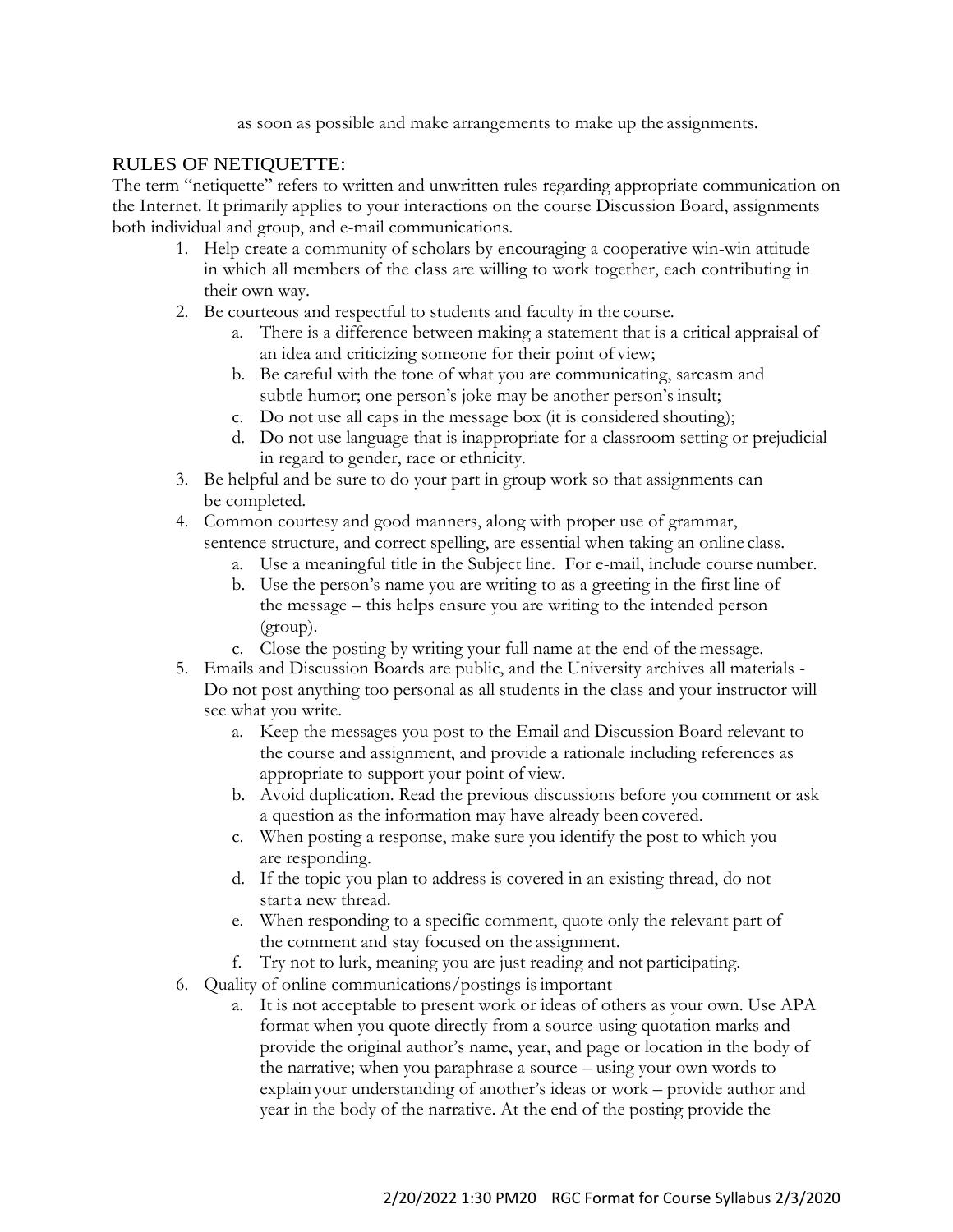complete reference using APA format.

- b. If the posting is going to be long, use paragraphs;
- c. Do not overuse acronyms like you use in text messaging. Some of the participants may not be familiar with acronyms;
- d. Just as you would proofread a formal paper, before posting an email or discussion;
	- i. Read what you have written for content;
- e. Rethink what you have written for tone;
- f. Reread what you have written for organization and coherence; and
- g. Revise what you have written for grammar, punctuation and mechanics.
- h. Once you submit your work, discussion, or e-mail, you cannot change what you have written
	- i. Read what you have written for content;
	- ii. Rethink what you have written for tone;
	- iii. Reread what you have written for organization and coherence; and
	- iv. Revise what you have written for grammar, punctuation and mechanics.
	- v. Once you submit your work, discussion, or e-mail, you cannot change what you have written.
- 7. Don't send large files, since someone may have a relatively slow internet connection.
- 8. Be sure to check for viruses when sending files.
- 9. Be patient if you do not get an immediate response to your postings. If it is urgent, you can contact other students or faculty by e-mail, phone, or text.

## MANDATORY UNIVERSITY STATEMENTS:

#### Academic Honesty Policy:

The University expects all students to engage in all academic pursuits in a manner that is beyond reproach and to maintain complete honesty and integrity in the academic experiences both in and out of the classroom. The University may initiate disciplinary proceedings against a student accused of any form of academic dishonesty, including but not limited to, cheating on an examination or other academic work, plagiarism, collusion, and the abuse of resource materials. Academic Dishonesty includes:

- 1. Copying from another student's test paper, laboratory report, other report, or computer files, data listings, and/or programs, or allowing another student to copy from same.
- 2. Using, during a test, materials not authorized by the person giving the test.
- 3. Collaborating, without authorization, with another person during an examination or in preparing academic work.
- 4. Knowingly, and without authorization, using, buying, selling, stealing, transporting, soliciting, copying, or possessing, in whole or in part, the contents of a non- administered test.
- 5. Substituting for another student; permitting any other person, or otherwise assisting any other person to substitute for oneself or for another student in the taking of an examination or test or the preparation of academic work to be submitted for academic credit.
- 6. Bribing another person to obtain a non-administered test or information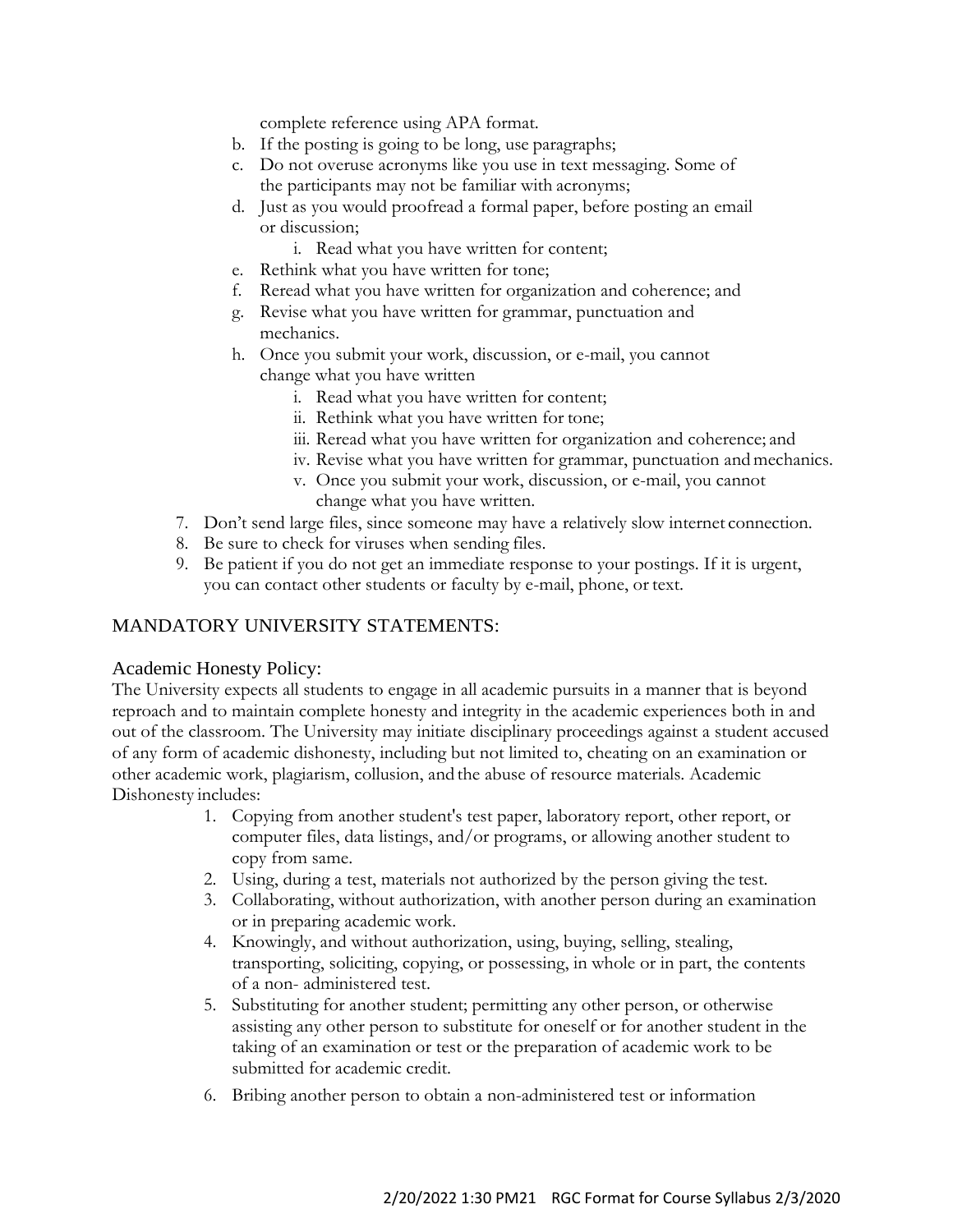about a non-administered test.

- 7. Purchasing or otherwise acquiring and submitting as one's own work any research paper or other writing assignment prepared by an individual or firm. This section does not apply to the typing of a rough and/or final version of an assignment by a professional typist.
- 8. "Plagiarism" means the appropriation and the unacknowledged incorporation of another's work or idea in one's own written work offered for credit.
- 9. "Collusion" means the unauthorized collaboration with another person in preparing written work offered for credit.
- 10. "Abuse of resource materials" means the mutilation, destruction, concealment, theft or alteration of materials provided to assist students in the mastery of course materials.
- 11. "Academic work" means the preparation of an essay, dissertation, thesis, report, problem, assignment, or other project that the student submits as a course requirement or for a grade.

All academic dishonesty cases may be first considered and reviewed by the faculty member. If the faculty member believes that an academic penalty is necessary, he/she may assign a penalty, but must notify the student of his/her right to appeal to the Department Chair, the Associate Provost/Dean, and eventually to the Provost and Vice President for Academic Affairs before imposition of the penalty. At each step in the process, the student shall be entitled to written notice of the offense and/or the administrative decision, an opportunity to respond, and an impartial disposition as to the merits of his/her case.

In the case of flagrant or repeated violations, the Vice President for Academic Affairs may refer the matter to the Dean of Students for further disciplinary action. No disciplinary action shall become effective against the student until the student has received procedural due process except as provided under Interim Disciplinary Action.

## AMERICANS WITH DISABILITIES ACT (ADA) STATEMENT:

Sul Ross State University is committed to compliance with the Americans with Disabilities Act of 1990 (ADA) and Section 504 of the Rehabilitation Act of 1973. Qualified students with disabilities needing academic or other accommodations to facilitate full participation in our programs, services and activities should contact the Accessibilities Coordinator, Ferguson Hall Room 112, Monday – Friday 8:00 a.m. – 5:00 p.m., 432-837-8203 at the Alpine campus.

# GENERAL CAMPUS REGULATIONS AND CONDUCT:

All students are expected to conduct themselves in a manner consistent with the University's functions as an educational institution. It is also expected that all students who enroll at Sul Ross State University agree to assume the responsibilities of citizenship in the university community. Association in such a university community is purely voluntary, and any student may resign from it at any time when he/she considers the obligation of membership disproportionate to the benefits. All students are subject to University authority, and those students whose conduct is not within the policies of the University rules and regulations are subject to dismissal. Students are responsible for abiding by all published University rules and regulations. Failure to read publications will not excuse the student from the requirements and regulations described therein. The SRSU Student Handbook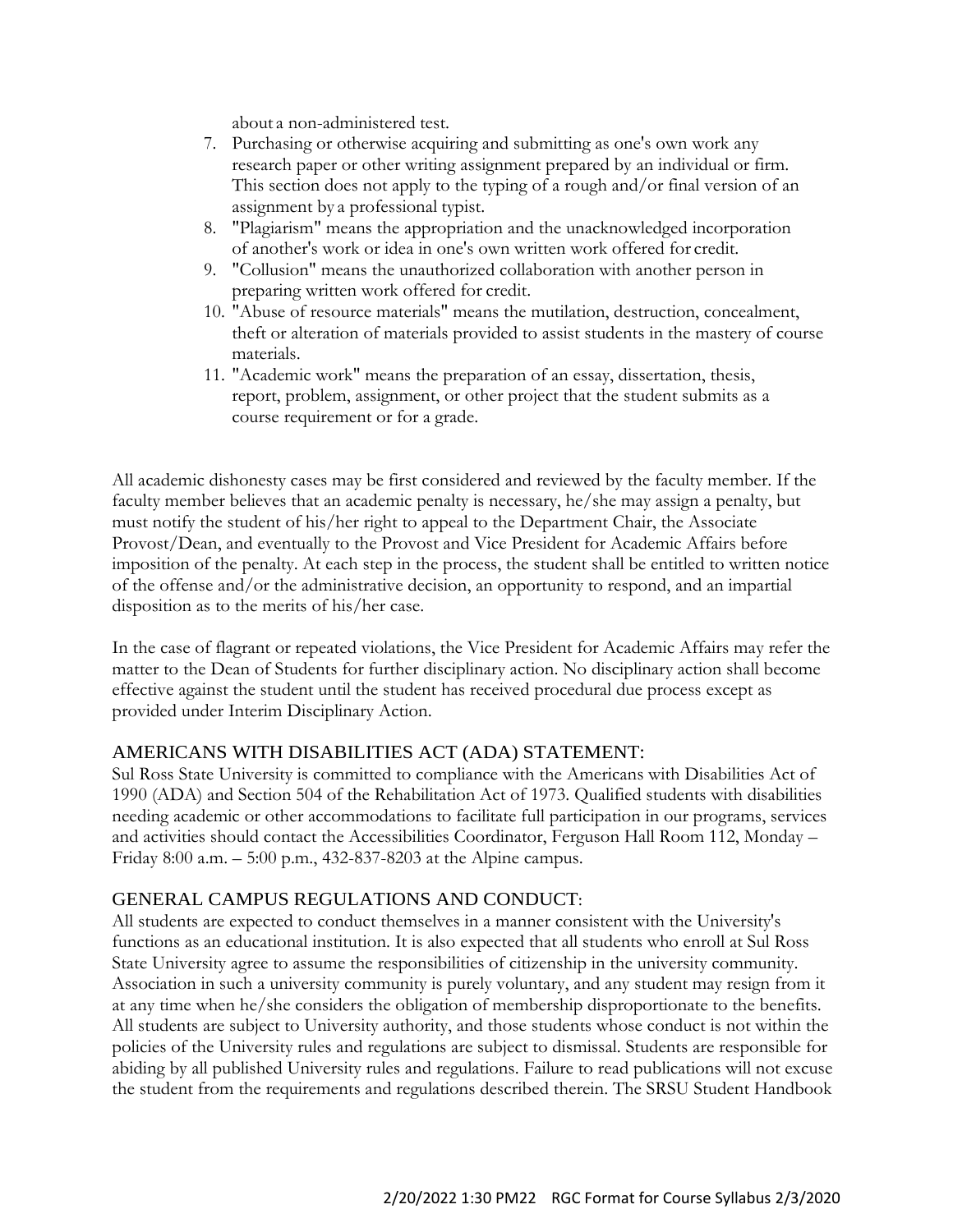and other official University publications outline specific regulations and requirements.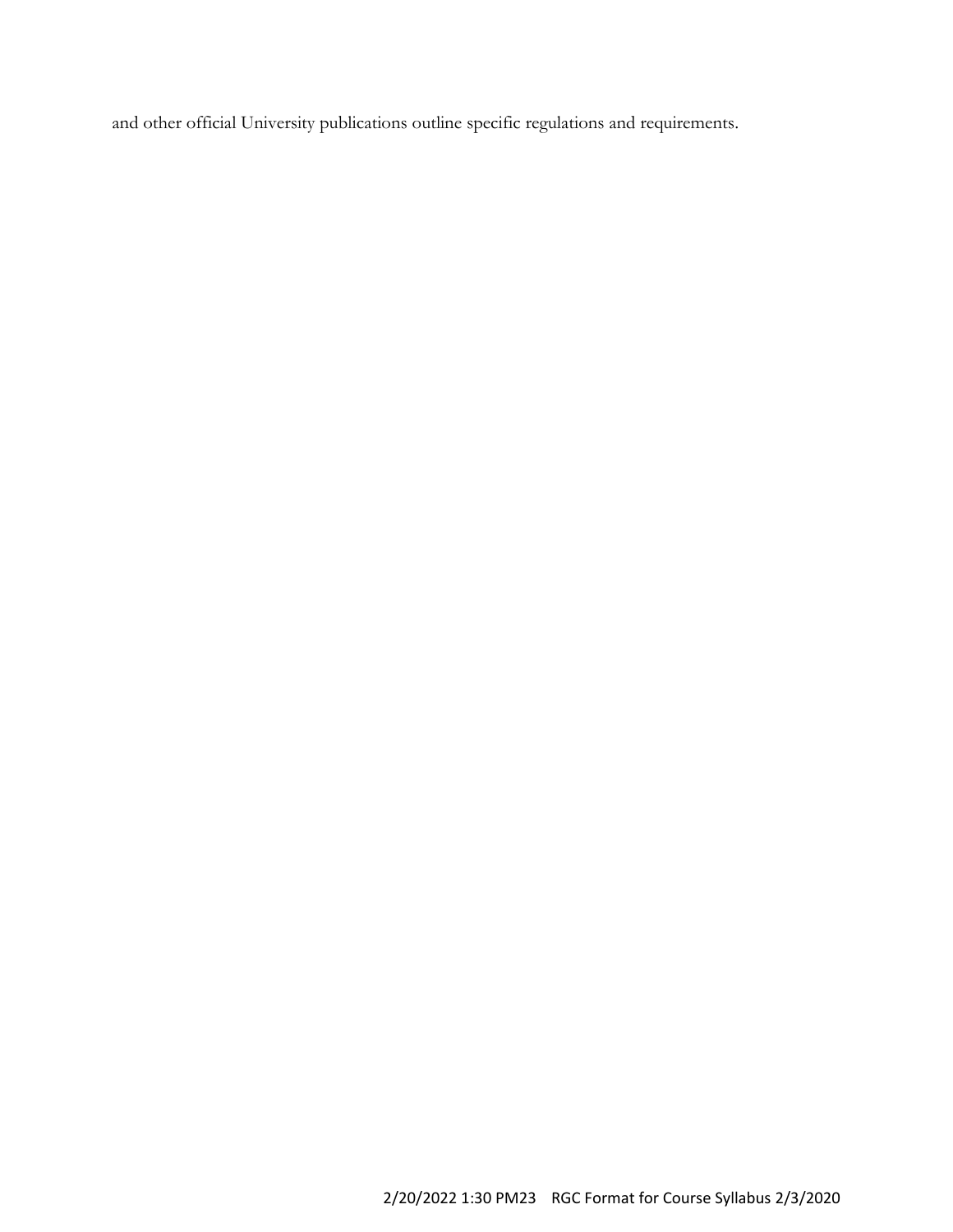## **Sul Ross State University Rio Grande College NURS 3301 Trends and Issues in Professional Nursing**

# **Discussion Board Rubric**

The Discussion Board is an integral part of this course as reflected in the significant points assigned to this activity - 35 points/100 points. This provides a forum (similar to a class discussion) to promote the investigation of topics and gain insights and new reflections from classmate experiences, perspectives and discoveries.

The initial post must be made by Wednesday at 12 Noon Central Time to allow fellow classmates to respond to posts before the end of the class week on Sunday. Each week your discussion will be graded on a point scale. Successful completion of the discussion requires complete of the assignment requires that the student addresses all items included in the discussion topic/question, responds to peers thoughtfully, adds value to the discussion, and applies ideas, insights, or concepts from scholarly sources, such as: journal articles, assigned readings, textbook material, lectures, course materials, or authoritative websites.

| <b>Criteria</b>                                             | <b>Points</b> |
|-------------------------------------------------------------|---------------|
| Posted Initial Post by Wednesday at 12 Noon                 | $0 - 3$       |
| A minimum of 2 additional post were made. Initial post      |               |
| includes an in-text citation and reference from a scholarly |               |
| source.                                                     |               |
| Posts made a significant contribution to learning and       | $0-4$         |
| included resources/statistics/research which supported or   |               |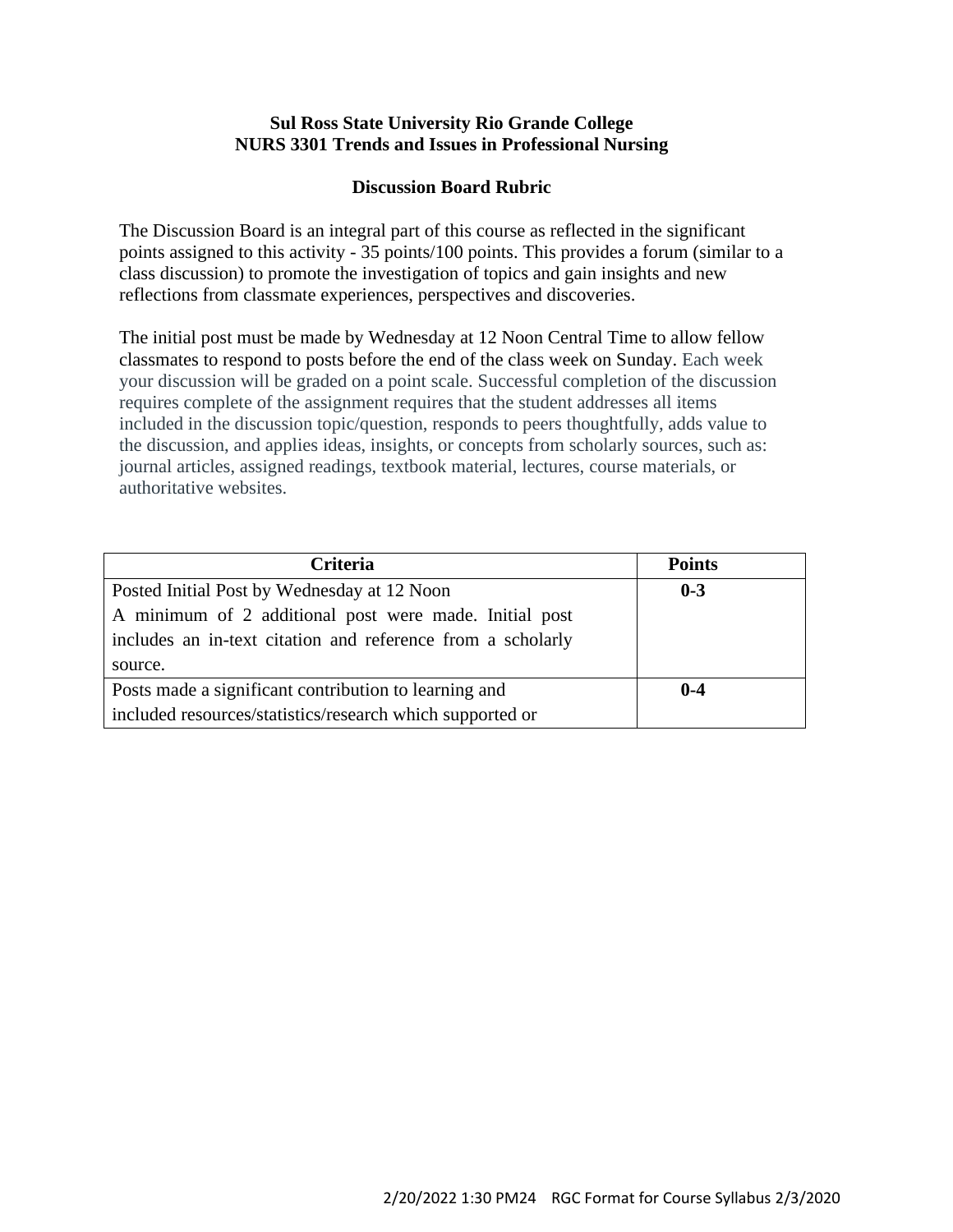| augmented statements.        |  |
|------------------------------|--|
| <b>Total Possible Points</b> |  |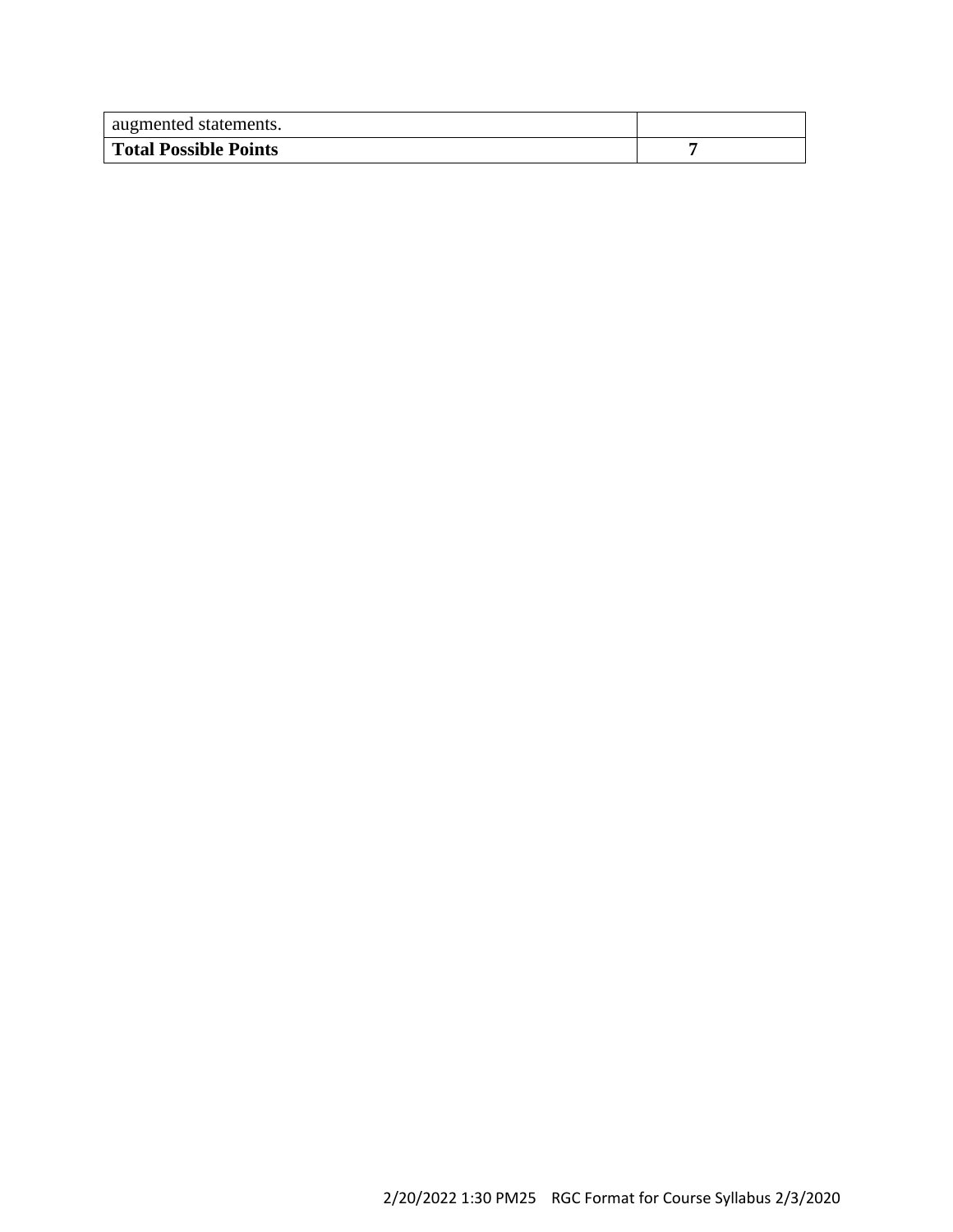# **COURSE CONTENT LINKAGE WITH STATE AND NATIONAL GUIDELINES:**

# **1. Applicable BON Baccalaureate Differentiated Essential Competencies I. Member of the Profession:**

A. Function within the nurse's legal scope of practice and in accordance with the policies and procedures of the employing health care institution or practice setting.

B. Assume responsibility and accountability for the quality of nursing care provided to patients, families, populations, and communities.

C. Promote the practice of professional nursing through leadership activities and advocacy.

D. Demonstrate responsibility for continued competence in nursing practice, and develop insight through reflection, self- analysis, self-care, and lifelong learning.

# **II. Provider of Patient-Centered Care:**

A. Use clinical reasoning and knowledge based on the baccalaureate degree nursing program of study, evidence- based practice outcomes, and research studies as the basis for decision-making and comprehensive patient care.

G. Develop, implement, and evaluate teaching plans for patients, families, populations, and communities to address health promotion, maintenance, restoration, and population risk reduction.

H Coordinate human, information, and materiel management resources in providing care for patients, families, populations, and communities.

# **III. Patient Safety Advocate:**

A. Demonstrate knowledge of the Texas Nursing Practice Act (NPA) and the Texas Board of Nursing Rules that emphasize safety, as well as all federal, state, and local government and accreditation organization safety requirements and standards.

B. Implement measures to promote quality and a safe environment for patients, self, and others.

C. Formulate goals and outcomes using an evidence-based and theoretical analysis of available data to reduce patient and community risks.

# **IV. Member of the Health Care Team:**

A. Coordinate, collaborate, and communicate with patients, families, populations, communities, and the interdisciplinary health care team to plan, deliver, and evaluate care.

B. Serve as a health care advocate in monitoring and promoting quality and access to health care for patients, families, populations, and communities.

D. Communicate and collaborate in a timely manner with members of the

interdisciplinary health care team to promote and maintain the optimal health status of patients, families, populations, and communities.

E. Communicate and manage information using technology to support decision-making to improve patient care and delivery systems.

**2. Applicable CCNE Baccalaureate Essentials Essential I Liberal Education**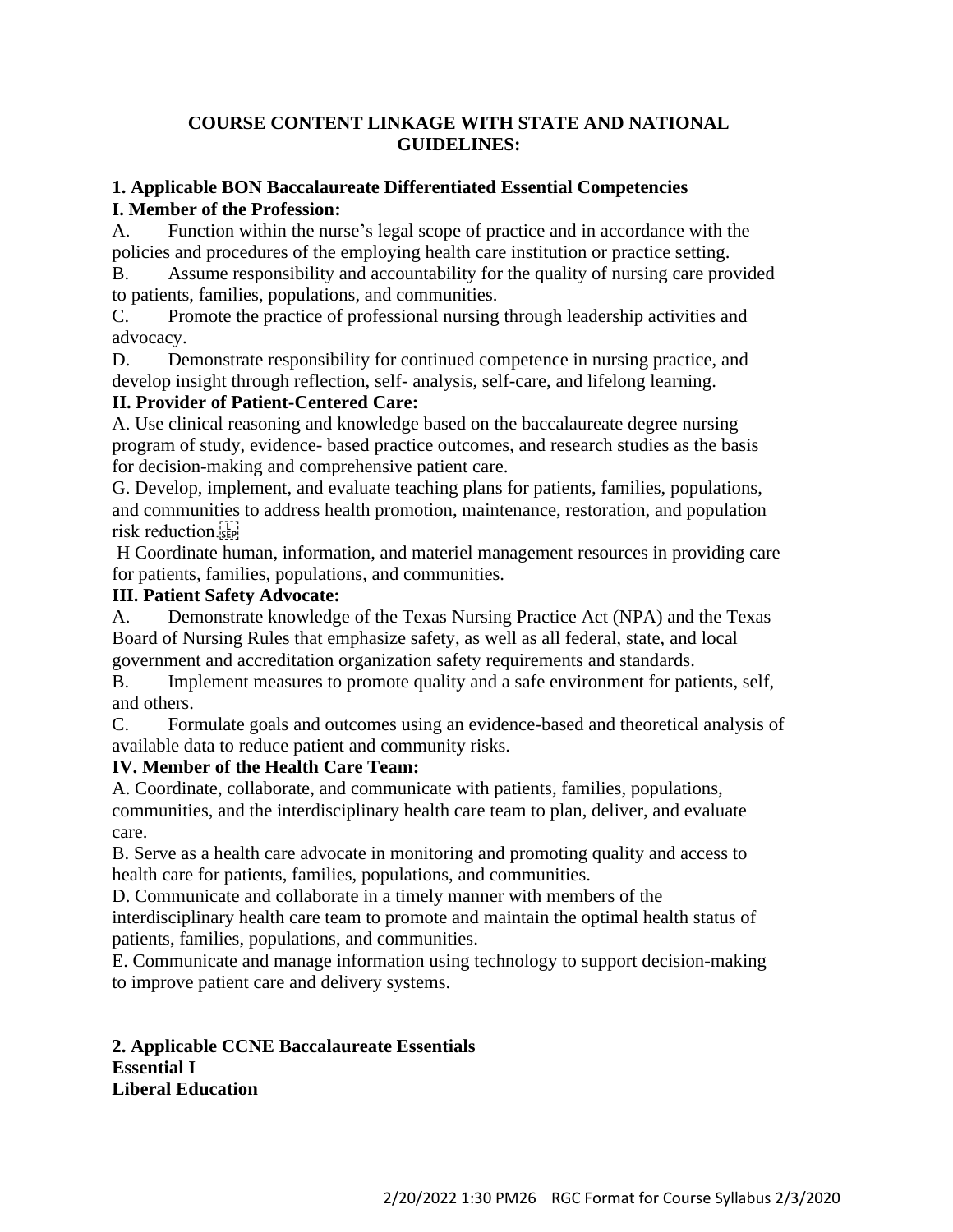4. Engage in ethical reasoning: Promoting advocacy, collaboration & social justice.

6. Value Lifelong learning.

8. Principles relating to working with peoples from diverse cultures.

Roles of the Baccalaureate Generalist

3. Members of the profession & in the role are advocates for the patient & the profession. Assumptions

1. Practice from a holistic, caring framework.

2. Practice from an evidence base.

1 Practice in a variety of settings.

# **Essential II**

1. Apply leadership concepts, skills & decision making in the provision of high quality nursing care, healthcare team coordination, and the oversight in accountability for care delivery in a variety of settings.

3. Demonstrate an awareness of complex organizational systems.

4. Demonstrate a basic understanding of organizational structure, process, mission, vision, philosophy, and values.

7. Promote factors that create a culture of safety and caring.

12. Participate in the development and implementation of imaginative and creative strategies to enable systems to change.

# **Essential III**

4. Evaluate the credibility of sources of information, including but not limited to databases and Internet sources.

8. Acquire an understanding of the process for how nursing and related healthcare quality and safety measures are developed, validated, and endorsed.

# **Essential IV**

1. Demonstrate skills in using patient care technology, information systems and communications devices that support safe nursing care.

10. Advocate for the use of new patient care technologies for safe, quality care. **Essential V**

1. Demonstrate basic knowledge of healthcare policy, finance & regulatory environments including local, state, national, and global healthcare trends.

2.Describ e how healthcare is organized and financed, including implications for business principles, such as patient and systems cost factor.

8. Discuss the implication of healthcare policy on issues of access, equity, affordability, and social justice in healthcare delivery.

# **Essential VI**

4. Contribute the unique nursing perspective to inter-professional teams to optimize patient outcomes.

6. Advocate for high quality and safe patient care as a member of the inter-professional team.

# **Essential VII**

12. Advocate for social justice, including a commitment to the health of vulnerable populations and the elimination of health disparities.

# **Essential VIII**

1. Demonstrate professional standards of moral, ethical, and legal conduct.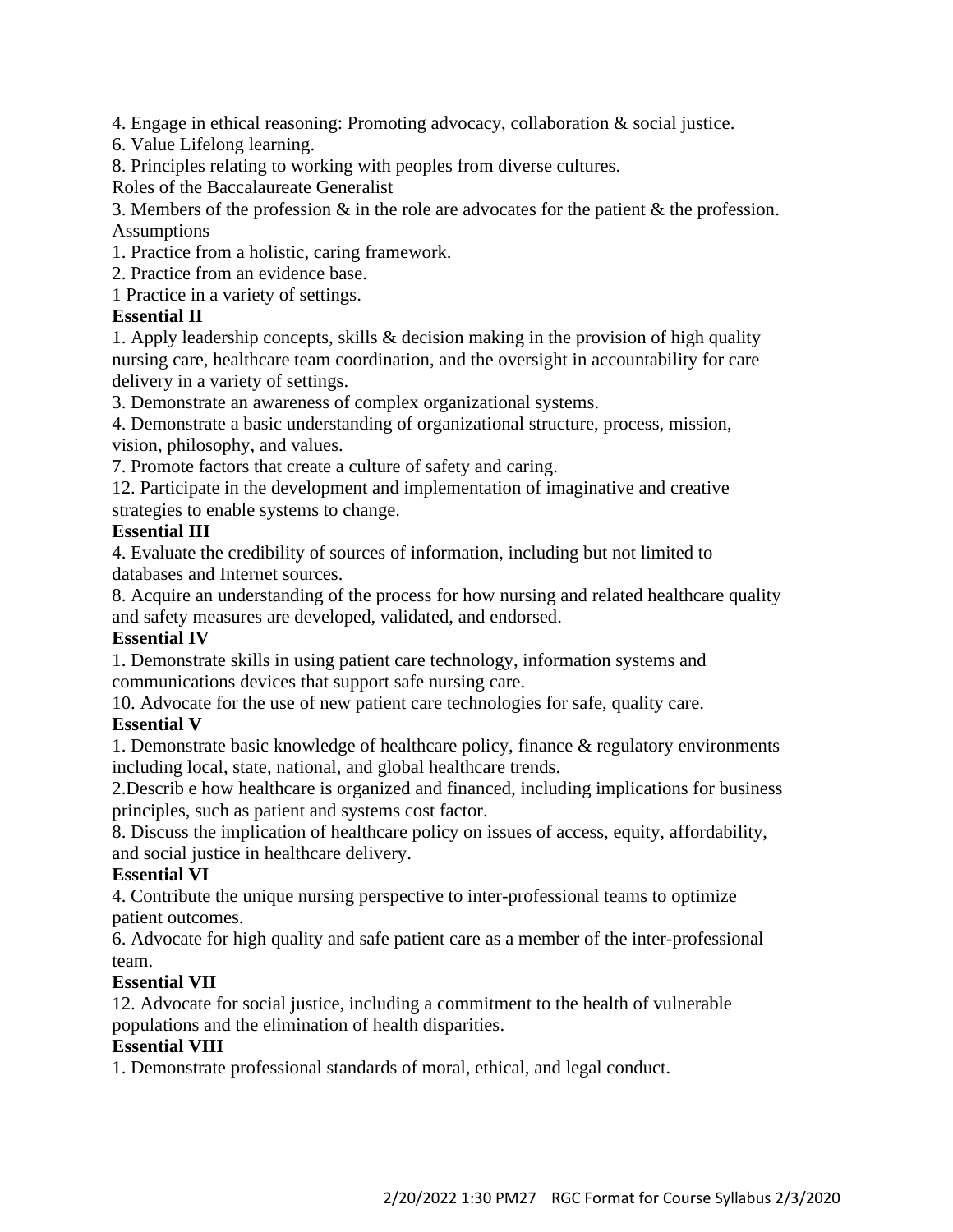3. Promote the image of nursing by modeling values and articulating the knowledge, skills, and attitudes of the nursing profession.

5. Demonstrate an appreciation of the history of and contemporary issues in nursing and their impact on current nursing practice.

6. Reflect one's own beliefs and values as they relate to professional practice.

13. Articulate the value of pursing practice excellence, lifelong learning, and professional engagement to foster professional growth and development.

14. Recognize the relationship between personal health, self-renewal and the ability to deliver sustained quality care.

# **Essential IX**

22. Demonstrate tolerance for the ambiguity and unpredictability of the world and its effect on healthcare system as related to nursing practice.

# **3. Applicable QSEN Baccalaureate Knowledge, Skills and Attitudes (KSA's) in this course.**

# **Patient Centered Care**

K Describe how diverse cultural, ethic, and social backgrounds function as sources of patient, family, and community values.

S Communicate patient values preferences and expressed needs to other members of the healthcare team.

A Recognize personality held attitudes about working wit patients from different ethnic, cultural, and social backgrounds.

K Describe strategies to empower patients or families in all aspects of the health care process.

A Value active partnership with patients or designated surrogates in planning patient care.

K Examine nursing roles in assuring coordination, integration, and continuity of care.

S Assess own level of communication skill in encounters with patients and families.

A. Value continuous improvement of own communication and conflict resolutions skills.

# **Teamwork and Collaboration**

K Describe own strengths, limitations, and values in functioning as a member of a team. S Act with integrity, consistency, and respect for differing views.

A Acknowledge own potential to contribute to effective team functioning.

K Discuss effective strategies for communicating and resolving conflict.

S Solicit input form other team members to improve individual, as well as team, performance.

K Identify system barriers and facilitators of effective team functioning.

A Value the influence of system solutions in achieving effective team functioning.

# **Evidenced Based Practice**

K Describe reliable sources for locating evidence reports and clinical practice guidelines.

S Read original research and evidence related to area of practice.

A Appreciate the importance of regularly reading relevant professional journals.

# **Quality Improvement**

K Give examples of the tension between professional autonomy and system functioning. S Identify gaps between local and best practice.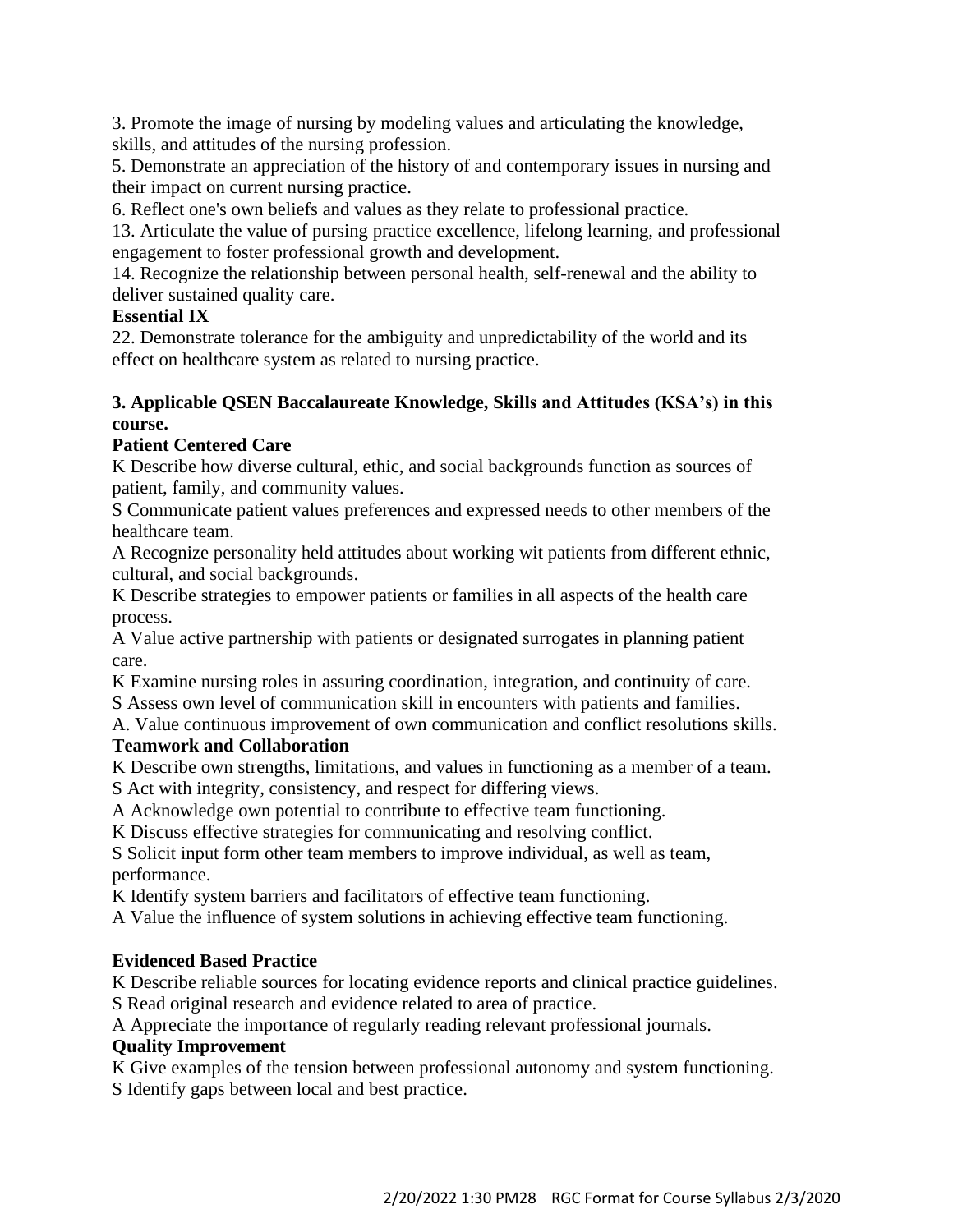A Appreciate that continuous quality improvement is an essential part of the daily work of all health professionals.

# **Safety**

K Examine human factors and other basic safety design principles as well as commonly used unsafe practices (such as workarounds, and dangerous abbreviations)

S Demonstrate effective use of strategies to reduce risk of harm to self and others.

A Appreciate the cognitive and physical limits of human performance.

# **Informatics**

K Describe examples of how technology and information management are related to the quality and safety of patient care.

A Value nurses' involvement in design, selection and evaluation of information technologies to support patient care.